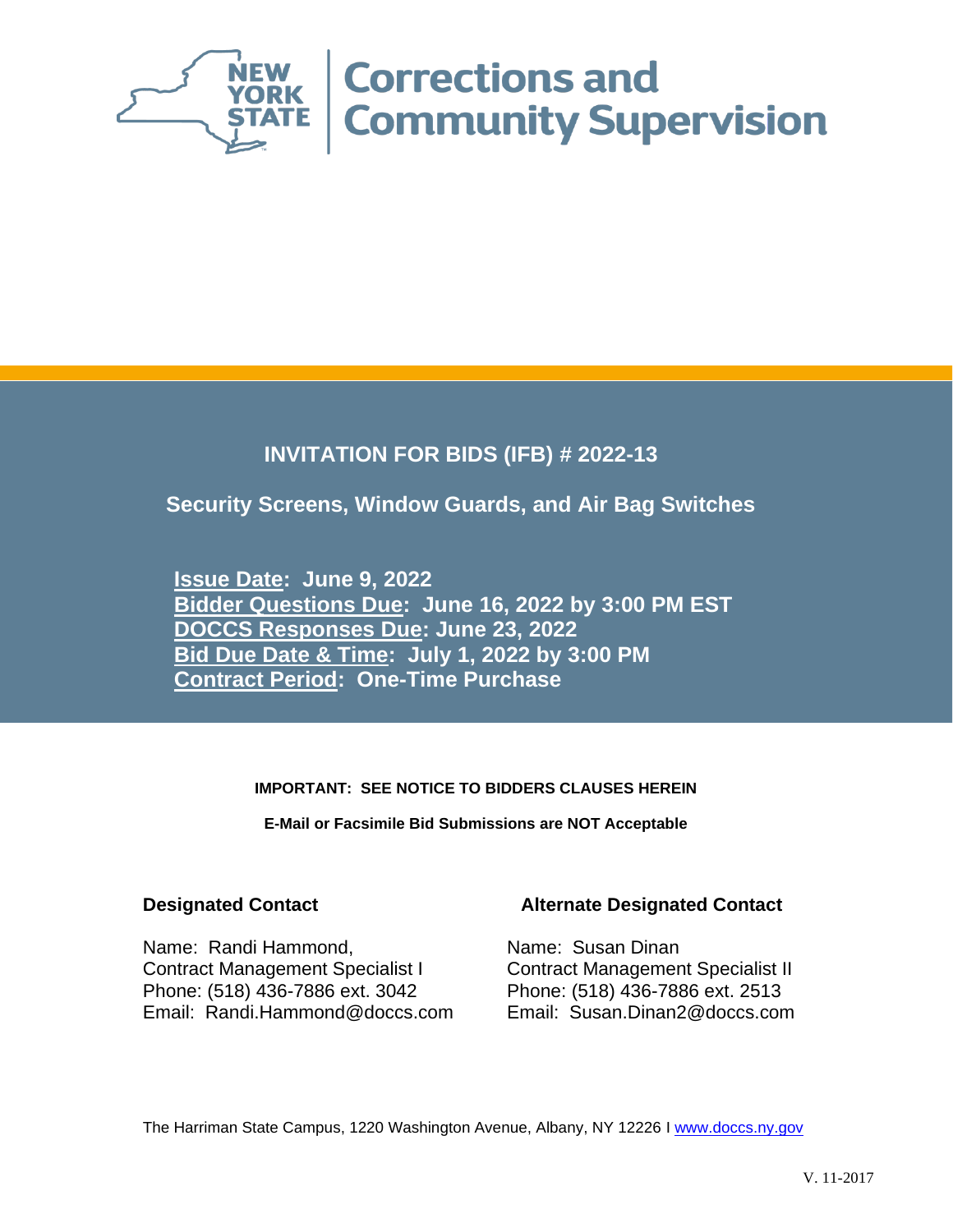**PAGE 2** 

## **BID SIGNATURE PAGE**

**The bid must be fully and properly executed by an authorized person**. **By signing you certify your express authority to sign on behalf of yourself, your company, or other entity and full knowledge and acceptance of this INVITATION FOR BIDS, Appendix A (Standard Clauses For New York State Contracts), Appendix B (General Specifications), and State Finance Law §139-j and §139-k (Procurement Lobbying), and that all information provided is complete, true and accurate. By signing, bidder affirms that it understands and agrees to comply with DOCCS procedures relative to permissible contacts as required by State Finance Law §139-j(3) and §139-j(6)(b). Bidders are requested to retain Appendix A and Appendix B for future reference.**

Procurement Lobbying information may be accessed at: <https://ogs.ny.gov/acpl/>

| Legal Business Name of Company Bidding:                                                                                                                                                                                                                                                                                                                                                                                                                                                                                        |                                                                               |  |                                                                                      | NYS Vendor Identification Number:<br>(see NYS vendor file registration clause |        |
|--------------------------------------------------------------------------------------------------------------------------------------------------------------------------------------------------------------------------------------------------------------------------------------------------------------------------------------------------------------------------------------------------------------------------------------------------------------------------------------------------------------------------------|-------------------------------------------------------------------------------|--|--------------------------------------------------------------------------------------|-------------------------------------------------------------------------------|--------|
| D/B/A - Doing Business As (if applicable):                                                                                                                                                                                                                                                                                                                                                                                                                                                                                     |                                                                               |  |                                                                                      | Federal Tax Identification Number:<br>(Do Not Use Social Security Number)     |        |
| Street                                                                                                                                                                                                                                                                                                                                                                                                                                                                                                                         | City                                                                          |  | Zip<br><b>State</b>                                                                  |                                                                               | County |
|                                                                                                                                                                                                                                                                                                                                                                                                                                                                                                                                | If applicable, place an "x" in the appropriate box(es) (check all that apply) |  |                                                                                      |                                                                               |        |
| <b>NYS Small Business</b><br>$\Box$ NYS Certified Woman-<br>ப<br>$\Box$ NYS Certified Minority-<br><b>Owned Business</b><br><b>Owned Business</b><br>Enterprise (MBE)<br>Enterprise (WBE)<br># Employees ______                                                                                                                                                                                                                                                                                                                |                                                                               |  | $\Box$ NYS Certified Service<br>Disabled Veteran<br><b>Owned Business</b><br>(SDVOB) |                                                                               |        |
| Vendor Responsibility Questionnaire Filed Online: ____ Yes<br>$\frac{1}{\sqrt{1-\frac{1}{2}}}$ No<br>If Yes, has Bidder certified or recertified the Vendor Responsibility Questionnaire no more than six (6) months prior to the<br>bid opening date? _____ Yes ____ No<br>Do you understand and is your firm capable of meeting the insurance requirements to enter into a contract with New York<br>State?<br>_____ Yes<br>——— No<br>Does your bid proposal meet all the requirements of this solicitation?____Yes _____ No |                                                                               |  |                                                                                      |                                                                               |        |
| If you are not bidding, place an "x" in the box and return this page only.<br>□ WE ARE NOT BIDDING AT THIS TIME BECAUSE:                                                                                                                                                                                                                                                                                                                                                                                                       |                                                                               |  |                                                                                      |                                                                               |        |
| Phone:<br>Toll Free Phone:                                                                                                                                                                                                                                                                                                                                                                                                                                                                                                     |                                                                               |  |                                                                                      |                                                                               |        |
| Email Address:                                                                                                                                                                                                                                                                                                                                                                                                                                                                                                                 | Company Web Site:                                                             |  |                                                                                      |                                                                               |        |
| Printed or Typed Name:<br>Bidder's Signature:                                                                                                                                                                                                                                                                                                                                                                                                                                                                                  |                                                                               |  |                                                                                      |                                                                               |        |
| Title:<br>Date:                                                                                                                                                                                                                                                                                                                                                                                                                                                                                                                |                                                                               |  |                                                                                      |                                                                               |        |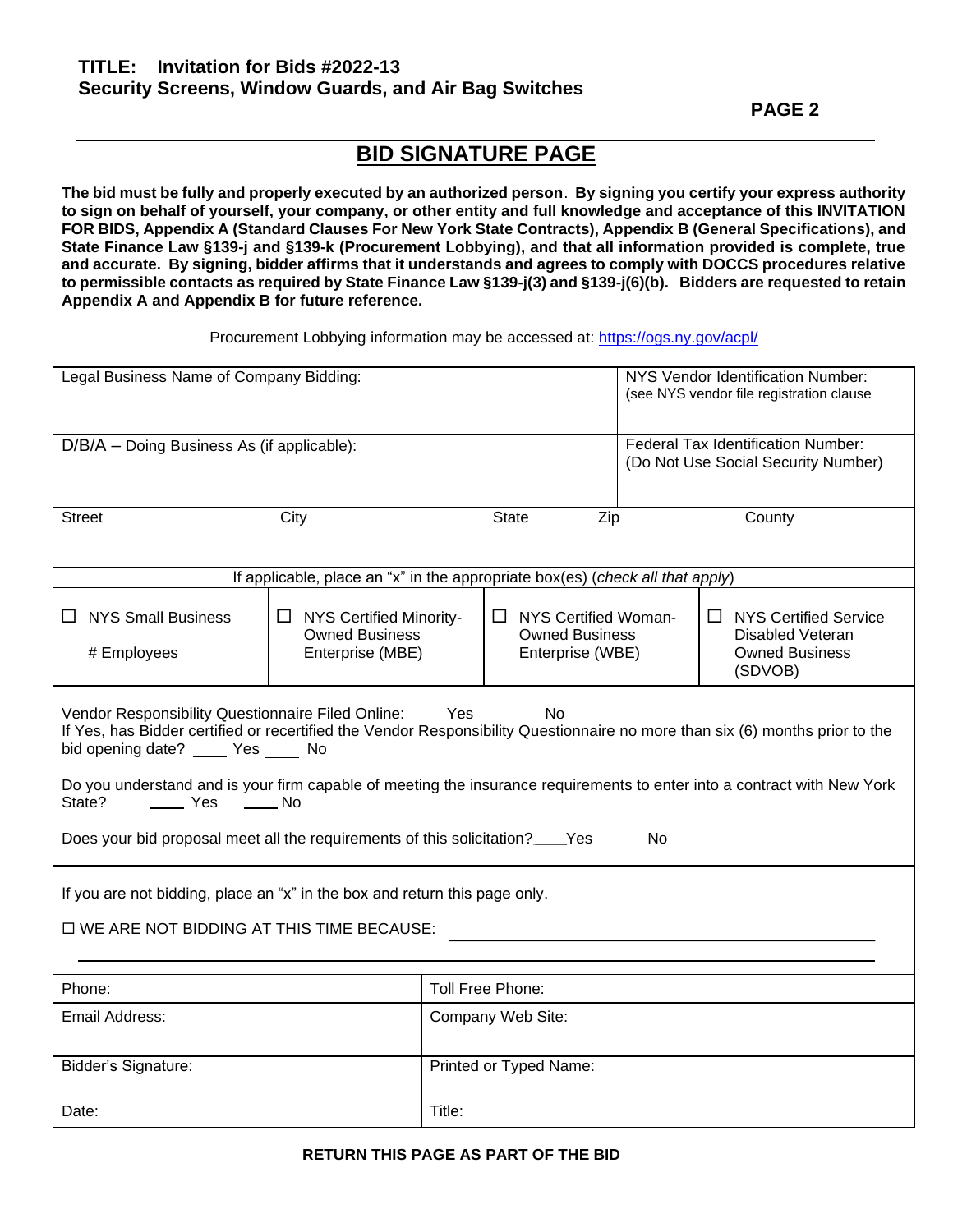### **INDIVIDUAL, CORPORATION, PARTNERSHIP, OR LLC ACKNOWLEDGMENT**

| <b>STATE OF</b><br><b>SS.:</b>                                                                                                                                            |
|---------------------------------------------------------------------------------------------------------------------------------------------------------------------------|
| <b>COUNTY OF</b>                                                                                                                                                          |
| On the ____ day of ___________________ in the year 20 __ , before me personally appeared                                                                                  |
|                                                                                                                                                                           |
| instrument, who, being duly sworn by me did depose and say that _he resides at                                                                                            |
|                                                                                                                                                                           |
|                                                                                                                                                                           |
| [Check One]                                                                                                                                                               |
| If an individual): he executed the foregoing instrument in his/her name and on his/her own behalf.                                                                        |
|                                                                                                                                                                           |
| the corporation described in said instrument; that, by authority of the corporation described in said instrument; that, by authority of                                   |
| the Board of Directors of said corporation, _he is authorized to execute the foregoing instrument on behalf of                                                            |
| the corporation for purposes set forth therein; and that, pursuant to that authority, he executed the foregoing                                                           |
| instrument in the name of and on behalf of said corporation as the act and deed of said corporation.                                                                      |
|                                                                                                                                                                           |
| the partnership described in said instrument; that, by the terms of the terms of                                                                                          |
| said partnership, _he is authorized to execute the foregoing instrument on behalf of the partnership for                                                                  |
| purposes set forth therein; and that, pursuant to that authority, _he executed the foregoing instrument in the                                                            |
| name of and on behalf of said partnership as the act and deed of said partnership.                                                                                        |
| If a limited liability company): _ he is a duly authorized member of _                                                                                                    |
| LLC, the limited liability company described in said instrument; that _he is authorized to execute the foregoing                                                          |
| instrument on behalf of the limited liability company for purposes set forth therein; and that, pursuant to that                                                          |
| authority, _he executed the foregoing instrument in the name of and on behalf of said limited liability company<br>as the act and deed of said limited liability company. |
|                                                                                                                                                                           |

**Notary Public Registration No.**

\_\_\_\_\_\_\_\_\_\_\_\_\_\_\_\_\_\_\_\_\_\_\_\_\_\_\_\_\_\_\_\_\_\_\_\_\_\_\_\_\_\_\_\_\_\_\_\_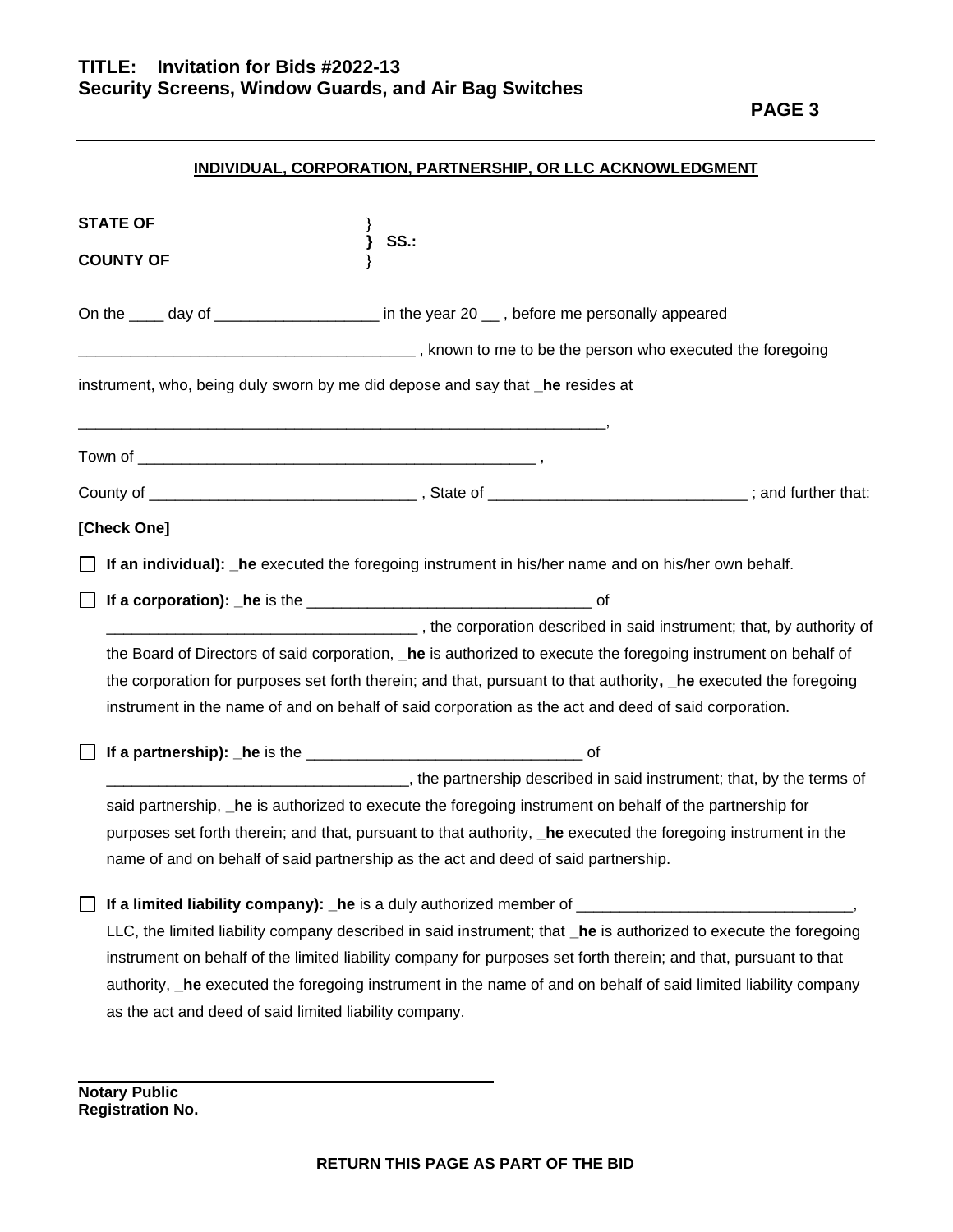### **CHECKLIST FOR IFB #2022-13**

**All bidders must complete the checklist presented below and submit the following forms listed in the checklist as required for each bid submission.**

#### **SUBMISSION DOCUMENTS PACKAGE (SIGNATURES REQUIRED)**

|                | $\Box$ Form ST-220-CA                                                                                                                         |
|----------------|-----------------------------------------------------------------------------------------------------------------------------------------------|
|                | Contractor Certification Forms (Must Be Notarized) (page 33)                                                                                  |
|                | Vendor Assurance of No Conflict of Interest or Detrimental Effect (page 32)                                                                   |
|                | NYS Required Certifications: EO 177 & State Finance Law § 139-1 (page 31)                                                                     |
| $\blacksquare$ | Procurement Lobbying Certification (page 30)                                                                                                  |
|                | Notes to Bidders and Questions (pages 26-29)                                                                                                  |
|                | Bid Price Page (page 25)                                                                                                                      |
|                | (Note: If the above 3 items are not submitted with bid, a tentative awardee shall provide<br>this documentation upon notification from DOCCS. |
| $\mathsf{L}$   | Proof of Compliance with Disability Benefits Coverage Requirements                                                                            |
|                | Proof of Compliance with Workers' Compensation Coverage Requirements                                                                          |
|                | Certificate of Insurance                                                                                                                      |
|                | Electronic Filing - Certified Date:<br>(Must be certified within the last 6 months)                                                           |
|                | <b>OR</b>                                                                                                                                     |
|                | Paper Submission                                                                                                                              |
| $\Box$         | Vendor Responsibility Questionnaire - Check one of the following:                                                                             |
|                | Forms available at: http://www.doccs.ny.gov/RFPs/rfps.html                                                                                    |
| $\blacksquare$ | MWBE / EEO / SDVOB Forms as applicable (see pages 8-11)                                                                                       |
|                | Individual, Corporation, Partnership, or LLC Acknowledgement (must be notarized)                                                              |
|                | <b>Bidder's Signature</b>                                                                                                                     |
|                | NYS Vendor Identification Number                                                                                                              |
|                | <b>Bidder's Federal Tax Identification Number</b>                                                                                             |
|                | Completed Bid Signature Page (pages 2-3)                                                                                                      |
|                | One electronic copy of all documents in PDF format on an electronic medium (i.e. USB flash<br>drice, CD, etc.)                                |
|                | <b>This Checklist</b>                                                                                                                         |
|                |                                                                                                                                               |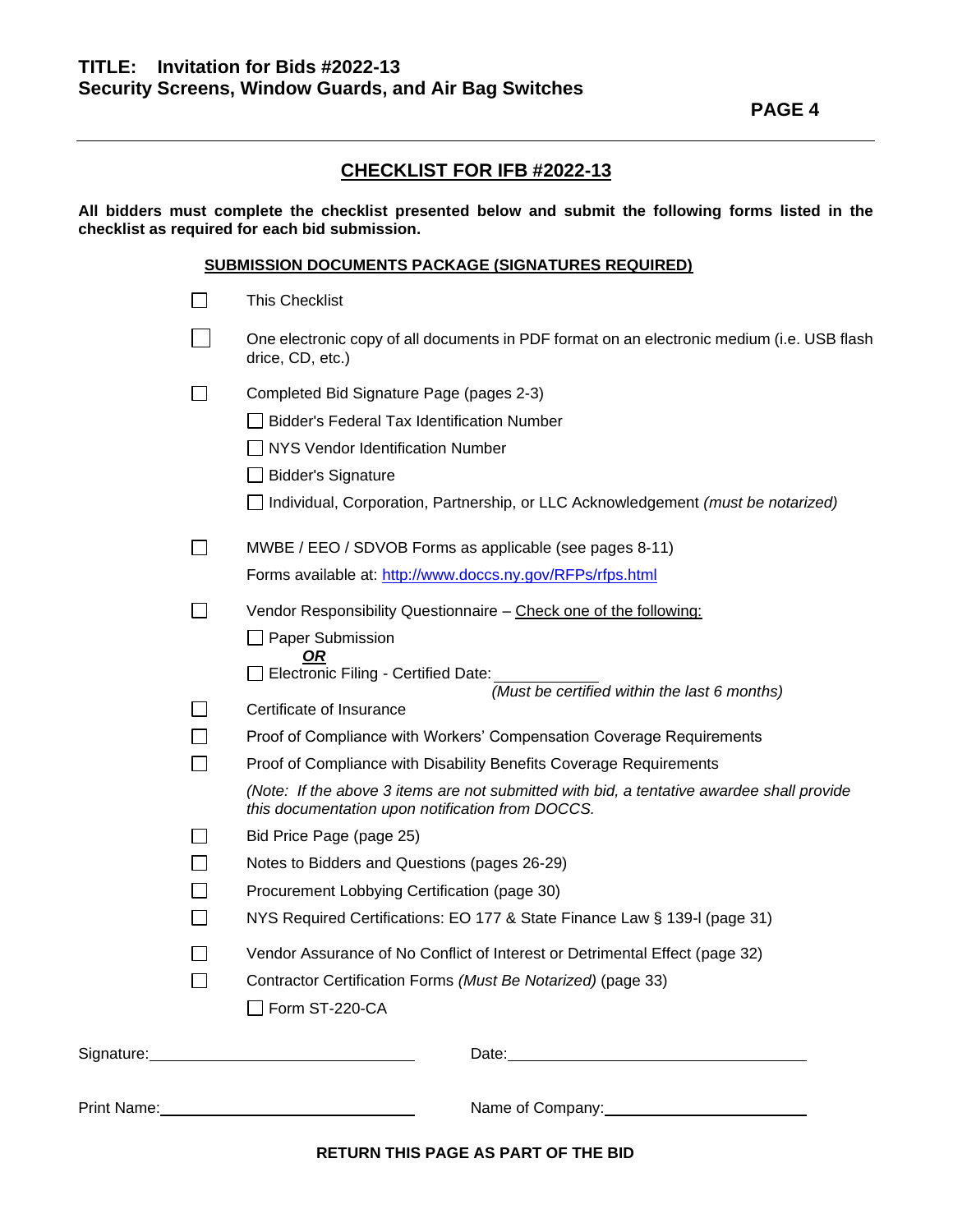**IMPORTANT NOTICE TO POTENTIAL BIDDERS: Receipt of these bid documents does not indicate that the NYS Department of Corrections and Community Supervision (DOCCS) has pre-determined your company's qualifications to receive a contract award. Such determination will be made after the bid opening and will be based on our evaluation of your bid submission compared to the specific requirements and qualifications contained in these bid documents.**

### NOTICE TO BIDDERS:

The DOCCS Contract Procurement Unit will receive bids pursuant to the provisions of Article XI of the State Finance Law or the provisions of the State Printing and Public Documents Law. The following procedures shall be used for bid submittals:

#### 1. **BID PREPARATION**

Prepare your bid on this form using indelible ink. Print the name of your company on each page of the bid in the block provided. One copy of the bid is required, unless otherwise specified herein.

#### 2. **BID SUBMISSION**

When submitting your bid, please submit complete original bid package, including all bidder questions and required certifications. You are not required to return Appendix A and Appendix B to this office. You may keep those pages for your own reference.

#### 3. **BID DELIVERY**

**Bidders assume all risks for timely, properly submitted deliveries.** Bidders are strongly encouraged to arrange for delivery of bids to the Contract Procurement Unit **prior to** the date of the bid opening. **LATE BIDS may be rejected. E-mail bid submissions are not acceptable and will not be considered.**

#### • **Bid envelopes**

The envelope containing a bid should be clearly marked "**BID ENCLOSED**" and state the **Bid Number, Bid Opening Date,** and **Time**. Failure to complete all information on the bid envelope may necessitate the premature opening of the bid and may compromise confidentiality. See "Bid Submission" in Appendix B, General Specifications. Bids shall be delivered to:

#### **State of New York Department of Corrections and Community Supervision Division of Support Operations/Contract Procurement Unit Attention: Randi Hammond 550 Broadway Menands, NY 12204**

#### • **FAX transmittals**

Facsimile transmittals are NOT acceptable for this solicitation.

#### • **Hand deliveries**

Bidders must allow extra time to comply with the security procedures which may be in effect when hand delivering bids or using deliveries by independent courier services. **Bidders assume all risks for timely, properly submitted deliveries.** 

#### 4. **IMPORTANT BUILDING ACCESS PROCEDURES**

**Bidders attending bid openings must pre-register for building access by contacting Randi Hammond** at (518) 436-7886 Ext. 3042 or by email Randi.Hammond@doccs.ny.gov at least 24 hours prior to bid opening. To access the facility, all visitors must check in by presenting valid photo identification. Vendors who intend to deliver bids should allow extra time to comply with these procedures. Building Access procedures may change or be modified at any time.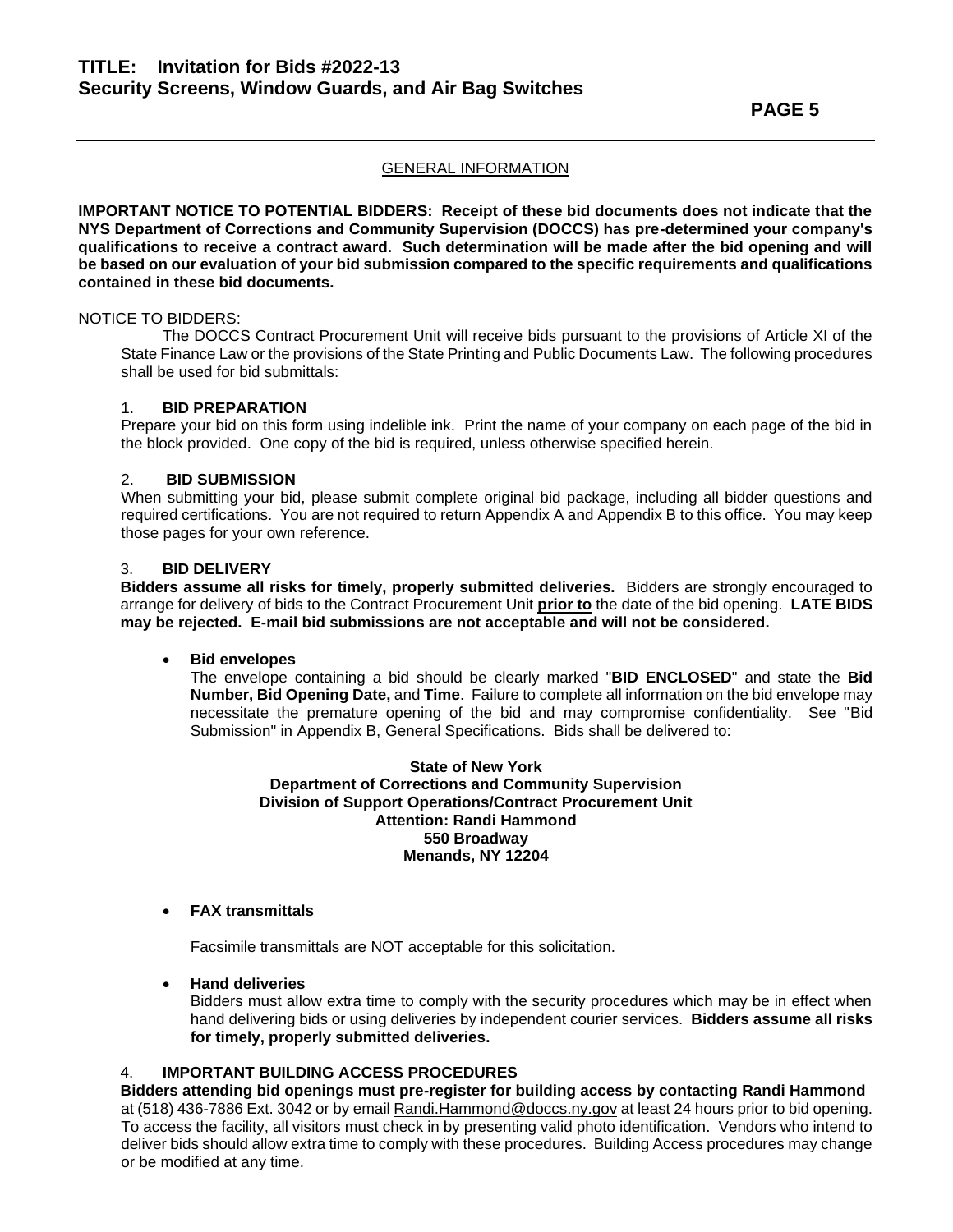#### NON-COLLUSIVE BIDDING CERTIFICATION:

#### **(Reference: State Finance Law Section 139-d and Appendix A, Clause 7)**

By submission of this bid, each bidder and each person signing on behalf of any bidder certifies, and in the case of a joint bid each party thereto certifies as to its own organization, under penalty of perjury, that to the best of its knowledge and belief:

(1) The prices in this bid have been arrived at independently without collusion, consultation, communication, or agreement, for the purpose of restricting competition, as to any matter relating to such prices with any other bidder or with any competitor;

(2) Unless otherwise required by law, the prices which have been quoted in this bid have not been knowingly disclosed by the bidder and will not knowingly be disclosed by the bidder prior to opening, directly or indirectly, to any other bidder or to any competitor; and

(3) No attempt has been made or will be made by the bidder to induce any other person, partnership or corporation to submit or not submit a bid for the purpose of restricting competition.

In the event that the bidder is unable to certify as stated above, the bidder shall provide a signed statement which sets forth in detail the reasons why the bidder is unable to furnish the certificate as required in accordance with State Finance Law Section 139-d(1)(b).

#### INQUIRIES / ISSUING OFFICE:

All inquiries concerning this specification will be addressed to the following **Designated Contact:**

| <b>PRIMARY CONTACT</b>             | <b>SECONDARY CONTACT</b>          |
|------------------------------------|-----------------------------------|
| Name: Randi Hammond                | Name: Susan Dinan                 |
| Phone No.: 518-436-7886 X 3042     | Phone No.: 518-436-7886 x 2513    |
| E-Mail: Randi.Hammond@doccs.ny.gov | E-Mail: Susan.Dinan2@doccs.ny.gov |

#### **Contacting someone else may result in rejection of bid – see "Procurement Lobbying Act".**

All questions should be submitted in writing no later than 6/16/2022, citing the particular bid section and paragraph number. Use IFB #2022-13 in the subject line when submitting any correspondence related to this IFB. The prospective bidder should notify the DESIGNATED CONTACT of any term, condition, etc., that precludes the vendor from submitting a compliant, responsive bid. Bidders are cautioned to read this document thoroughly to become familiar with all aspects of the bid. Prospective Bidders should note that all clarifications and exceptions including those relating to the terms and conditions of the contract are to be resolved prior to the submission of a bid. Bidders entering into a contract with the State are expected to comply with **all** the terms and conditions contained herein. Answers to all questions of a substantive nature will be given to all Prospective Bidders in the form of a formal addendum which will become part of the ensuing contract.

#### KEY EVENTS/DATES:

| Invitation for Bids (IFB) Issued              | June 9, 2022                 |
|-----------------------------------------------|------------------------------|
| Written Bidders' Questions Deadline           | June 16, 2022 by 3:00 PM EST |
| DOCCS Issues Answers to Questions (estimated) | June 23, 2022                |
| Bids Due to DOCCS                             | July 1, 2022 by 3:00 PM EST  |

#### PROCUREMENT LOBBYING ACT:

#### SUMMARY OF POLICY AND PROHIBITIONS ON PROCUREMENT LOBBYING

Pursuant to State Finance Law §§139-j and 139-k, this solicitation includes and imposes certain restrictions on communications between NYSDOCCS and an Offerer/bidder during the procurement process. An Offerer/bidder is restricted from making contacts from the earliest notice of intent to solicit offers/bids through final award and approval of the Procurement Contract by NYSDOCCS and, if applicable, the Office of General Services, and/or the Office of the State Comptroller ("restricted period") to other than designated staff unless it is a contact that is included among certain statutory exceptions set forth in State Finance Law §139-j (3) (a).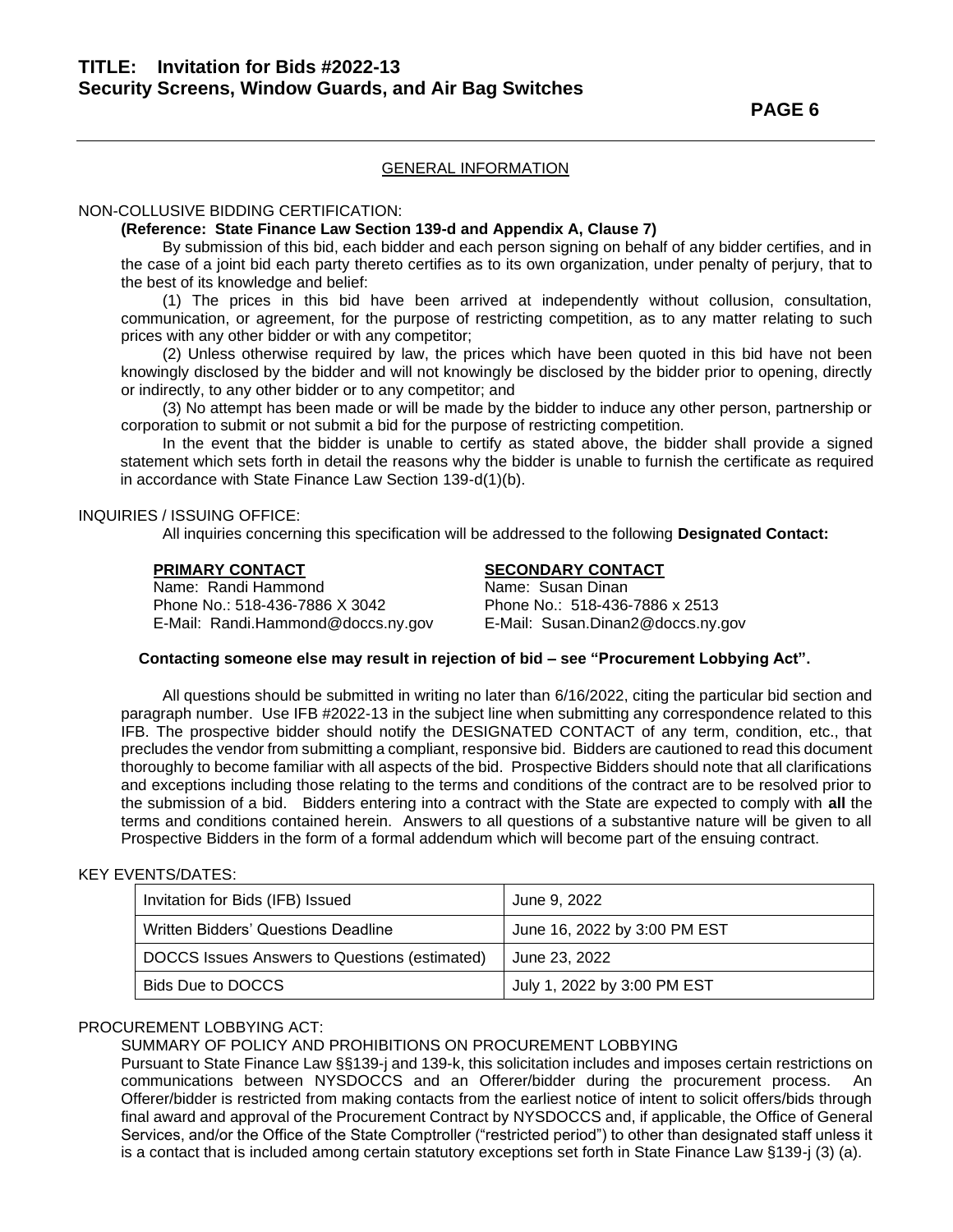Designated staff, as of the date hereof, is identified on the first page of this solicitation. NYSDOCCS employees are also required to obtain certain information when contacted during the restricted period and make a determination of the responsibility of the Offerer/bidder pursuant to these two statutes. Certain findings of non-responsibility can result in rejection for contract award and in the event of two findings within a four-year period, the Offerer/bidder is debarred from obtaining governmental Procurement Contracts. Further information about these requirements can be found on the website: <https://ogs.ny.gov/acpl/>

#### PROCUREMENT LOBBYING TERMINATION:

NYSDOCCS reserves the right to terminate this contract in the event it is found that the certification filed by the Offerer/bidder in accordance with New York State Finance Law §139-k was intentionally false or intentionally incomplete. Upon such finding, NYSDOCCS may exercise its termination right by providing written notification to the Offerer/bidder in accordance with the written notification terms of this contract.

#### DISPUTE RESOLUTION POLICY:

It is the policy of the NYSDOCCS and the Office of the State Comptroller to provide vendors with an opportunity to administratively resolve disputes, complaints or inquiries related to NYS bid solicitations or contract awards. NYSDOCCS and the Office of the State Comptroller encourages vendors to seek resolution of disputes through consultation with NYSDOCCS staff. All such matters will be accorded impartial and timely consideration. Interested parties may also file formal written disputes.

#### TAX LAW § 5-A:

TAX LAW § 5-A Amended April 26, 2006 (Appendix 2):

Tax Law § 5-a, as amended on April 26, 2006, requires certain contractors who are awarded state contracts for commodities and/or services valued at more than \$100,000 (over the full term of the contract, excluding renewals) to certify to the Department of Taxation and Finance (DTF) they are registered to collect New York State (NYS) and local sales and compensating use taxes. The law applies to contracts where the total amount of the contractor's sales delivered into NYS exceed \$300,000 for the four quarterly periods immediately preceding the quarterly period when the certification is made; and with respect to any affiliates and subcontractors whose sales delivered into NYS also exceed \$300,000 in the same manner as noted above for the contractor.

This law imposes upon certain contractors the obligation to certify whether or not the contractor, its affiliates, and its subcontractors are required to register to collect state sales and compensating use tax. The contractors must certify to DTF that each affiliate and subcontractor exceeding the sales threshold is registered with DTF to collect such State and local sales and compensating use taxes. The law prohibits the Comptroller, or other approving agency, from approving a contract to a vendor who is not registered in accordance with the law.

There are two (2) Contractor certification forms, with instructions, required for this bid. **Form ST-220-TD is to be submitted directly to DTF.** *Submission to DTF is a one-time occurrence. If you have already submitted this form to DTF for other bidding opportunities, you do not need to submit the form attached to this bid. If, however, any certification information changes, a new ST-220-TD must be filed with DTF.* **Form ST-220-CA must be completed and submitted with this bid.** *This form certifies to the procuring agency that the contractor has filed ST-220-TD with DTF in compliance with the law.*

Bidders should complete and submit the certification forms within two business days of request (if the forms are not submitted to DTF and/or and returned with bid). Bidders shall take the necessary steps to provide properly certified forms within a timely manner to ensure compliance with the law, as failure to do so may render a bidder non-responsive and non-responsible.

 Vendors may call DTF at 1-800-698-2909 for any and all questions relating to Tax Law § 5-a and relating to a company's registration status with DTF. For additional information and frequently asked questions, please refer to the DTF web site: [http://www.tax.ny.gov](http://www.tax.ny.gov/)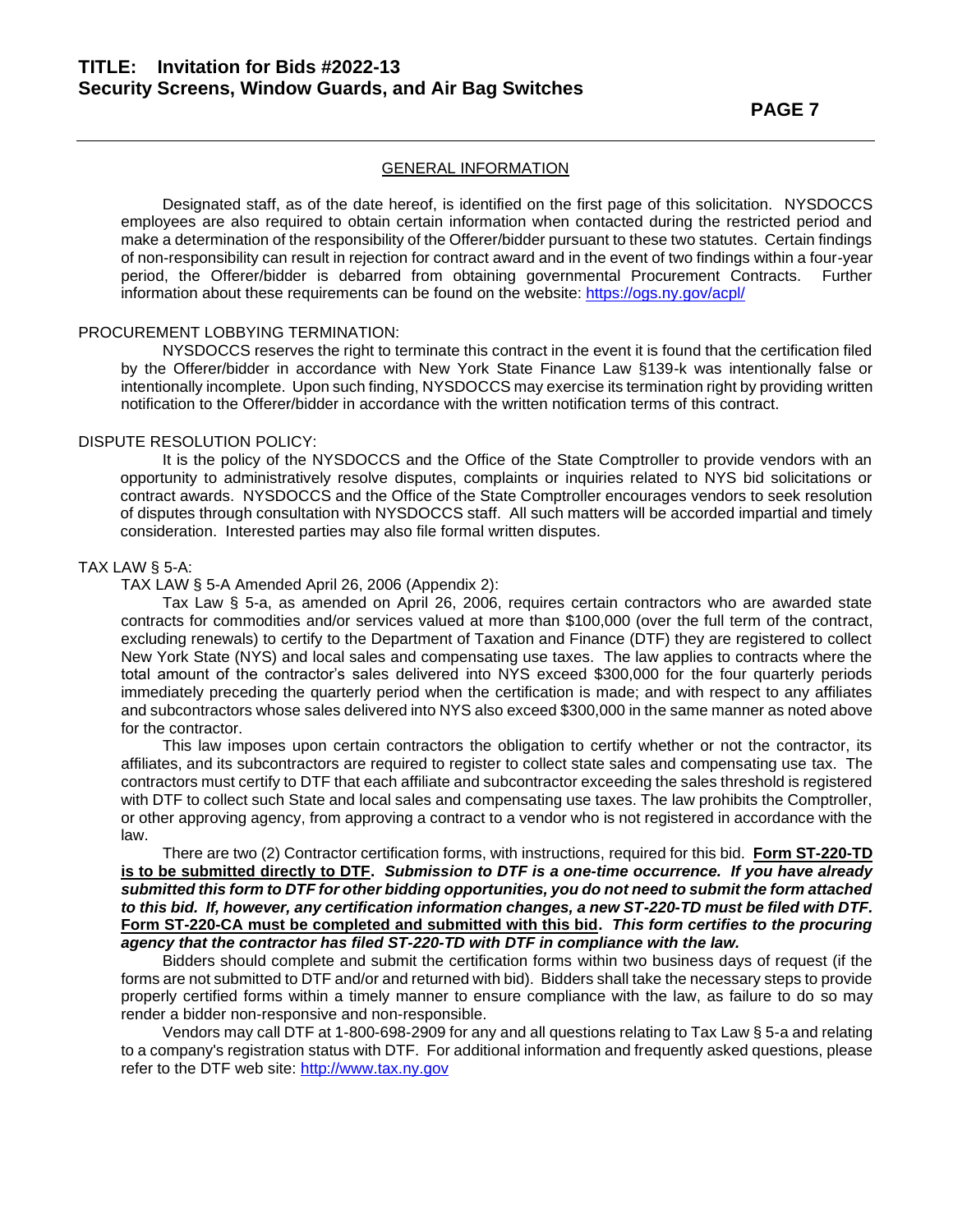#### TERMINATION FOR VIOLATION OF Revised Tax Law 5a:

NYS DOCCS reserves the right to terminate this contract in the event it is found that the certification filed by the Contractor in accordance with § 5-a of the Tax Law is not timely filed during the term of the contract or the certification furnished was intentionally false or intentionally incomplete. Upon such finding*,* (facility name) may exercise its termination right by providing written notification to the Contractor.

#### MERCURY-ADDED CONSUMER PRODUCTS:

Offerers are advised that effective January 1, 2005, Article 27, Title 21 of the Environmental Conservation Law bans the sale or distribution free of charge of fever thermometers containing mercury except by prescription written by a physician and bans the sale or distribution free of charge of elemental mercury other than for medical pre-encapsulated dental amalgam, research, or manufacturing purposes due to the hazardous waste concerns of mercury. The law further states that effective July 12, 2005, manufacturers are required to label mercury-added consumer products that are sold or offered for sale in New York State by a distributor or retailer. The label is intended to inform consumers of the presence of mercury in such products and of the proper disposal or recycling of mercury-added consumer products. Offerers are encouraged to contact the Department of Environmental Conservation, Bureau of Solid Waste, Reduction & Recycling at (518) 402-8705 or the Bureau of Hazardous Waste Regulation at 1-800-462-6553 for questions relating to the law. Offerers may also visit the Department's web site for additional information:<http://www.dec.ny.gov/chemical/8512.html>

#### DEBRIEFING:

Pursuant to Section 163(9)(c) of the State Finance Law, any unsuccessful Bidder may request a debriefing regarding the reasons that the Bid submitted by the Bidder was not selected for award. Requests for a debriefing must be made within 15 calendar days of notification by DOCCS that the Bid submitted by the Bidder was not selected for award. Requests should be submitted in writing to a designated contact identified in the Solicitation.

#### APPENDIX A:

Appendix A, Standard Clauses For New York State Contracts, dated October 2019, attached hereto, is hereby expressly made a part of this Bid Document as fully as if set forth at length herein. **Please retain this document for future reference.**

#### APPENDIX B:

Appendix B, General Specifications (Commodities and Non-Technology Services), dated August 2012, attached hereto, is hereby expressly made a part of this Bid Document as fully as if set forth at length herein and shall govern any situations not covered by this Bid Document or Appendix A. **Please retain this document for future reference.**

#### CONFLICT OF TERMS AND CONDITIONS:

Conflicts between documents shall be resolved in the following order of precedence:

- a) Appendix A
- b) Contract resulting from this Invitation for Bid
- c) This Invitation for Bid
- d) Appendix B
- e) Bidder's Bid

CONTRACTOR REQUIREMENTS AND PROCEDURES FOR PARTICIPATION BY NEW YORK STATE CERTIFIED MINORITY AND WOMEN-OWNED BUSINESS ENTERPRISES AND EQUAL EMPLOYMENT OPPORTUNITIES FOR MINORITY GROUP MEMBERS AND WOMEN

New York State Law:Pursuant to New York State Executive Law Article 15-A and Parts 140-145 of Title 5 of the New York Codes, Rules and Regulations DOCCS is required to promote opportunities for the maximum feasible participation of New York State-certified Minority and Women-owned Business Enterprises ("MWBEs") and the employment of minority group members and women in the performance of DOCCS contracts.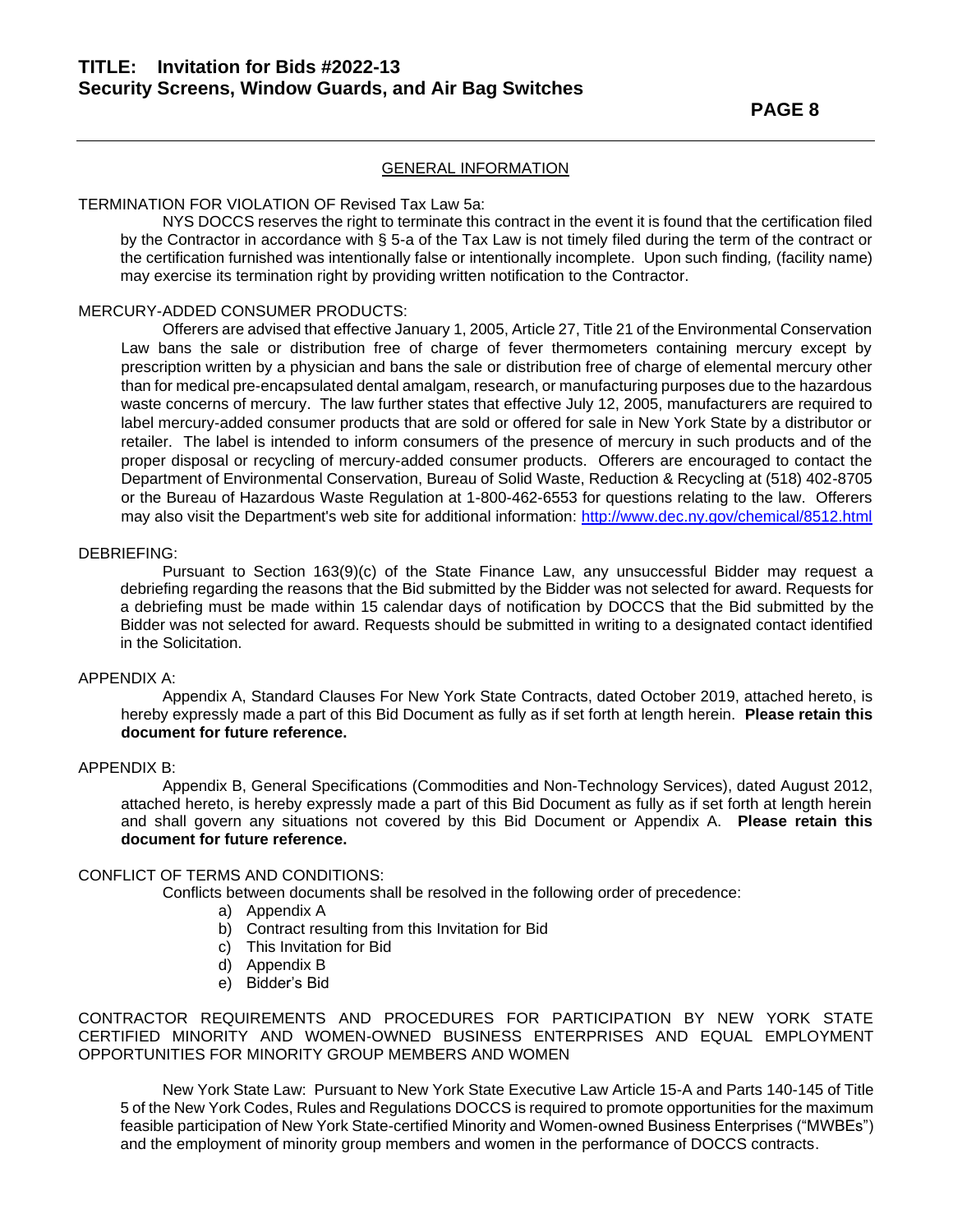### **PAGE 9**

#### GENERAL INFORMATION

Business Participation Opportunities for MWBEs

For purposes of this solicitation, DOCCS hereby establishes an overall goal of **0** percent for MWBE participation, **0** percent for New York State-certified Minority-owned Business Enterprise ("MBE") participation and **0** percent for New York State-certified Women-owned Business Enterprise ("WBE") participation (based on the current availability of MBEs and WBEs). A contractor ("Contractor") on any contract resulting from this procurement ("Contract") must document its good faith efforts to provide meaningful participation by MWBEs as subcontractors and suppliers in the performance of the Contract. To that end, by submitting a response to this IFB, the bidder agrees that DOCCS may withhold payment pursuant to any Contract awarded as a result of this IFB pending receipt of the required MWBE documentation. The directory of MWBEs can be viewed at: [https://ny.newnycontracts.com.](https://ny.newnycontracts.com/) For guidance on how DOCCS will evaluate a Contractor's "good faith efforts," refer to 5 NYCRR § 142.8.

The bidder understands that only sums paid to MWBEs for the performance of a commercially useful function, as that term is defined in 5 NYCRR § 140.1, may be applied towards the achievement of the applicable MWBE participation goal.

The portion of a contract with an MWBE serving as a broker that shall be deemed to represent the commercially useful function performed by the MWBE shall be 25 percent of the total value of the contract.

In accordance with 5 NYCRR § 142.13, the bidder further acknowledges that if it is found to have willfully and intentionally failed to comply with the MWBE participation goals set forth in a Contract resulting from this solicitation, such finding constitutes a breach of contract and DOCCS may withhold payment as liquidated damages.

Such liquidated damages shall be calculated as an amount equaling the difference between: (1) all sums identified for payment to MWBEs had the Contractor achieved the contractual MWBE goals; and (2) all sums actually paid to MWBEs for work performed or materials supplied under the Contract.

By submitting a bid or proposal, a bidder agrees to demonstrate its good faith efforts to achieve the applicable MWBE participation goals by submitting evidence thereof through the New York State Contract System ("NYSCS"), which can be viewed at [https://ny.newnycontracts.com,](https://ny.newnycontracts.com/) provided, however, that a bidder may arrange to provide such evidence via a non-electronic method by contacting the designated contact(s) for this procurement. Additionally, a bidder will be required to submit the following documents and information as evidence of compliance with the foregoing:

1. An MWBE Utilization Plan with their bid or proposal. Any modifications or changes to an accepted MWBE Utilization Plan after the Contract award and during the term of the Contract must be reported on a revised MWBE Utilization Plan and submitted to DOCCS for review and approval.

DOCCS will review the submitted MWBE Utilization Plan and advise the bidder of DOCCS acceptance or issue a notice of deficiency within 30 days of receipt.

2. If a notice of deficiency is issued, the bidder will be required to respond to the notice of deficiency within seven (7) business days of receipt by submitting to DOCCS, a written remedy in response to the notice of deficiency. If the written remedy that is submitted is not timely or is found by DOCCS to be inadequate, DOCCS shall notify the bidder and direct the bidder to submit, within five (5) business days, a request for a partial or total waiver of MWBE participation goals. Failure to file the waiver form in a timely manner may be grounds for disqualification of the bid or proposal.

DOCCS may disqualify a bidder as being non-responsive under the following circumstances:

- a) If a bidder fails to submit an MWBE Utilization Plan;
- b) If a bidder fails to submit a written remedy to a notice of deficiency;
- c) If a bidder fails to submit a request for waiver; or
- d) If DOCCS determines that the bidder has failed to document good faith efforts.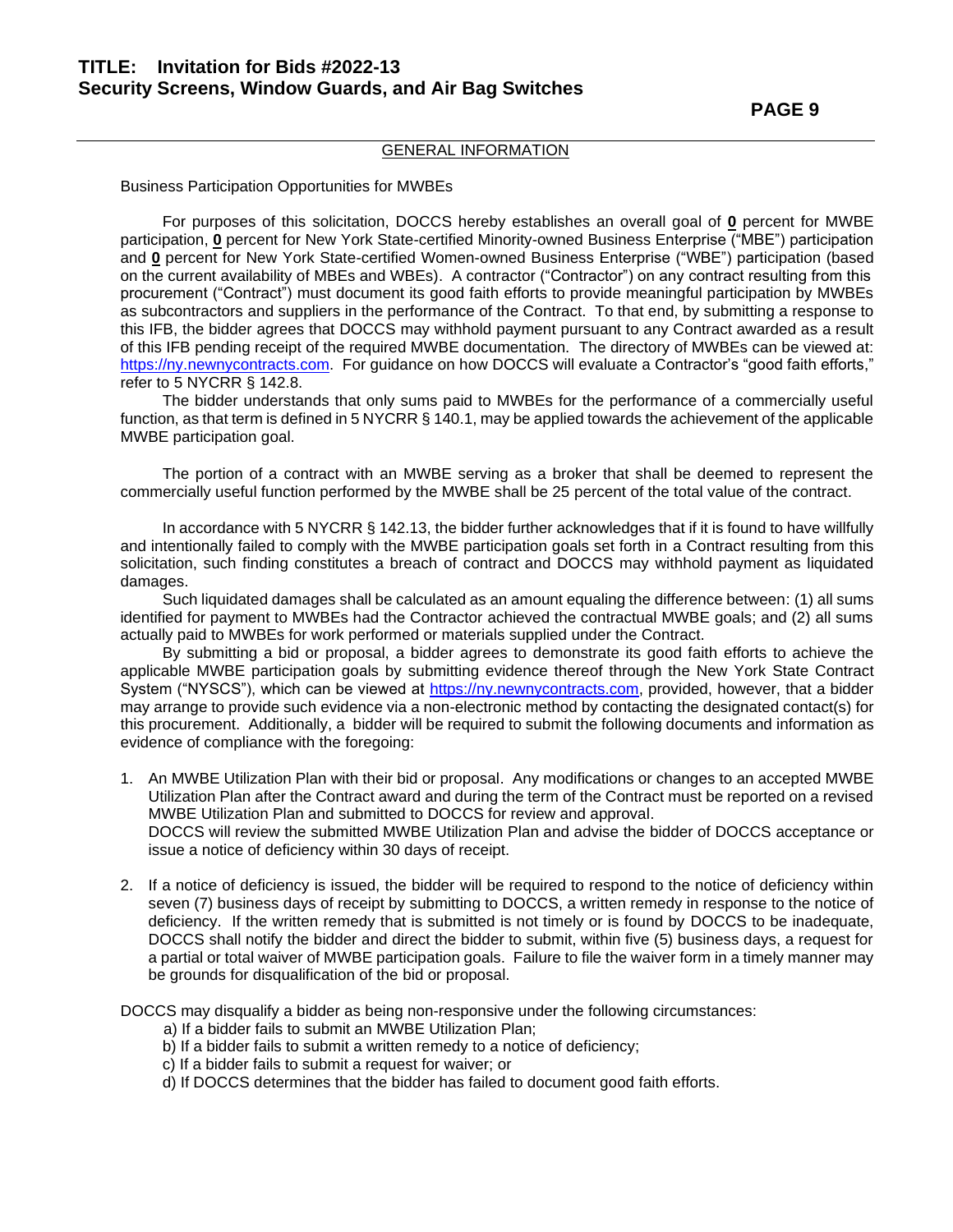The successful bidder will be required to attempt to utilize, in good faith, any MBE or WBE identified within its MWBE Utilization Plan, during the performance of the Contract. Requests for a partial or total waiver of established goal requirements made subsequent to Contract Award may be made at any time during the term of the Contract to DOCCS, but must be made no later than prior to the submission of a request for final payment on the Contract.

The successful bidder will be required to submit a *quarterly* M/WBE Contractor Compliance & Subcontractor Payment Report to DOCCS, by the 10<sup>th</sup> day following each end of *quarter* as applicable over the term of the Contract documenting the progress made toward achievement of the MWBE goals of the Contract.

#### **Equal Employment Opportunity Requirements**

By submission of a bid or proposal in response to this solicitation, the bidder agrees with all of the terms and conditions of Appendix A – Standard Clauses for All New York State Contracts including Clause 12 - Equal Employment Opportunities for Minorities and Women. The bidder is required to ensure that it and any subcontractors awarded a subcontract for the construction, demolition, replacement, major repair, renovation, planning or design of real property and improvements thereon (the "Work"), except where the Work is for the beneficial use of the bidder, undertake or continue programs to ensure that minority group members and women are afforded equal employment opportunities without discrimination because of race, creed, color, national origin, sex, age, disability or marital status. For these purposes, equal opportunity shall apply in the areas of recruitment, employment, job assignment, promotion, upgrading, demotion, transfer, layoff, termination, and rates of pay or other forms of compensation. This requirement does not apply to: (i) work, goods, or services unrelated to the Contract; or (ii) employment outside New York State.

The bidder will be required to submit a Minority and Women-owned Business Enterprise and Equal Employment Opportunity Policy Statement to DOCCS with its bid or proposal.

If awarded a Contract, bidder shall submit a Workforce Utilization Report and shall require each of its Subcontractors to submit a Workforce Utilization Report, in such format as shall be required by DOCCS on a *quarterly* basis as required during the term of the Contract.

Pursuant to Executive Order #162, contractors and subcontractors will also be required to report the gross wages paid to each of their employees for the work performed by such employees on the contract utilizing the Workforce Utilization Report on a quarterly basis.

Further, pursuant to Article 15 of the Executive Law (the "Human Rights Law"), all other State and Federal statutory and constitutional non-discrimination provisions, the Contractor and sub-contractors will not discriminate against any employee or applicant for employment because of race, creed (religion), color, sex, national origin, sexual orientation, military status, age, disability, predisposing genetic characteristic, marital status or domestic violence victim status, and shall also follow the requirements of the Human Rights Law with regard to non-discrimination on the basis of prior criminal conviction and prior arrest.

#### **Please Note: Failure to comply with the foregoing requirements may result in a finding of nonresponsiveness, non-responsibility and/or a breach of the Contract, leading to the withholding of funds, suspension or termination of the Contract or such other actions or enforcement proceedings as allowed by the Contract.**

#### PARTICIPATION OPPORTUNITIES FOR NEW YORK STATE CERTIFIED SERVICE-DISABLED VETERAN-OWNED BUSINESSES

Article 17-B of the New York State Executive Law provides for more meaningful participation in public procurement by certified Service-Disabled Veteran-Owned Businesses ("SDVOBs"), thereby further integrating such businesses into New York State's economy. DOCCS recognizes the need to promote the employment of service-disabled veterans and to ensure that certified service-disabled veteran-owned businesses have opportunities for maximum feasible participation in the performance of DOCCS contracts.

In recognition of the service and sacrifices made by service-disabled veterans and in recognition of their economic activity in doing business in New York State, Bidders/Contractors are strongly encouraged and expected to consider SDVOBs in the fulfillment of the requirements of the Contract. Such participation may be as subcontractors or suppliers, as protégés, or in other partnering or supporting roles.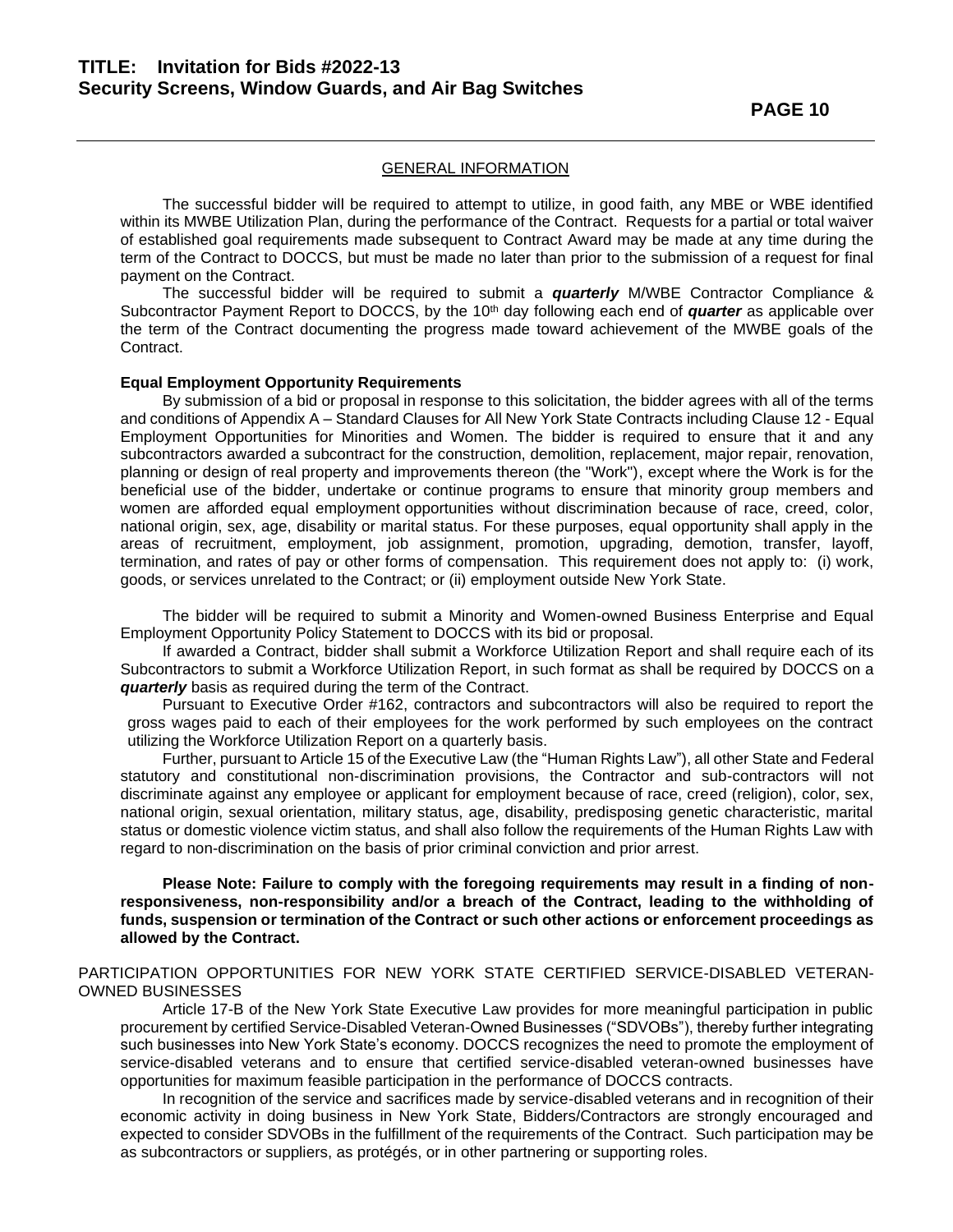For purposes of this procurement, DOCCS conducted a comprehensive search and determined that the Contract does not offer sufficient opportunities to set specific goals for participation by SDVOBs as subcontractors, service providers, and suppliers to Contractor. Nevertheless, Bidder/Contractor is encouraged to make good faith efforts to promote and assist in the participation of SDVOBs on the Contract for the provision of services and materials. The directory of New York State Certified SDVOBs can be viewed at: <https://ogs.ny.gov/veterans/>

Bidder/Contractor is encouraged to contact the Office of General Services' Division of Service-Disabled Veteran's Business Development at 518-474-2015 or [VeteransDevelopment@ogs.ny.gov](mailto:VeteransDevelopment@ogs.ny.gov) to discuss methods of maximizing participation by SDVOBs on the Contract.

#### EXECUTIVE ORDER NUMBER 177

Bidders must review Executive Order 177 prior to submitting bids. You may access the executive order on the Governor's website: <https://www.governor.ny.gov/sites/governor.ny.gov/files/atoms/files/EO177.pdf>

Bidders shall complete the EO177 Certification form located within this IFB as evidence of compliance with the foregoing and submit with bid.

#### SEXUAL HARASSMENT PREVENTION

Pursuant to New York State Finance Law § 139-l, every bid made on or after January 1, 2019 to the State or any public department or agency thereof, where competitive bidding is required by statute, rule or regulation, for work or services performed or to be performed or goods sold or to be sold, and where otherwise required by such public department or agency, shall contain a certification that the bidder has and has implemented a written policy addressing sexual harassment prevention in the workplace and provides annual sexual harassment prevention training to all of its employees. Such policy shall, at a minimum, meet the requirements of New York State Labor Law § 201-g:<https://www.nysenate.gov/legislation/laws/LAB/201-G>

New York State Labor Law § 201-g provides requirements for such policy and training and directs the Department of Labor, in consultation with the Division of Human Rights, to create and publish a model sexual harassment prevention guidance document, sexual harassment prevention policy and sexual harassment prevention training program that employers may utilize to meet the requirements of New York State Labor Law § 201-g. The model sexual harassment prevention policy, model sexual harassment training materials, and further guidance for employers, can be found online at the following URL: [https://www.ny.gov/combating](https://www.ny.gov/combating-sexual-harassment-workplace/employers)[sexual-harassment-workplace/employers](https://www.ny.gov/combating-sexual-harassment-workplace/employers)

Pursuant to New York State Finance Law § 139-l, any bid by a corporate bidder containing the certification required above shall be deemed to have been authorized by the board of directors of such bidder, and such authorization shall be deemed to include the signing and submission of such bid and the inclusion therein of such statement as the act and deed of the bidder.

If the Bidder cannot make the required certification, such Bidder shall so state and shall furnish with the bid a signed statement that sets forth in detail the reasons that the Bidder cannot make the certification. After review and consideration of such statement, DOCCS may reject the bid or may decide that there are sufficient reasons to accept the bid without such certification.

#### FREEDOM OF INFORMATION LAW / TRADE SECRETS

During the evaluation process, the content of each bid will be held in confidence and details of any bid will not be revealed (except as may be required under the Freedom of Information Law or other State law). The Freedom of Information Law provides for an exemption from disclosure for trade secrets or information the disclosure of which would cause injury to the competitive position of commercial enterprises. This exemption would be effective both during and after the evaluation process.

Should you feel your firm's bid contains any such trade secrets or other confidential or proprietary information, you must submit a request to exempt such information from disclosure. Such request must be in writing, must state the reasons why the information should be exempt from disclosure and must be provided at the time of submission of the subject information. Upon notification from DOCCS, Bidders/Contractors must provide a redacted version of the records they wish to be exempted from release.

Requests for exemption of the entire contents of a bid from disclosure have generally not been found to be meritorious and are discouraged. Kindly limit any requests for exemption of information from disclosure to bona fide trade secrets or specific information, the disclosure of which would cause a substantial injury to the competitive position of your firm.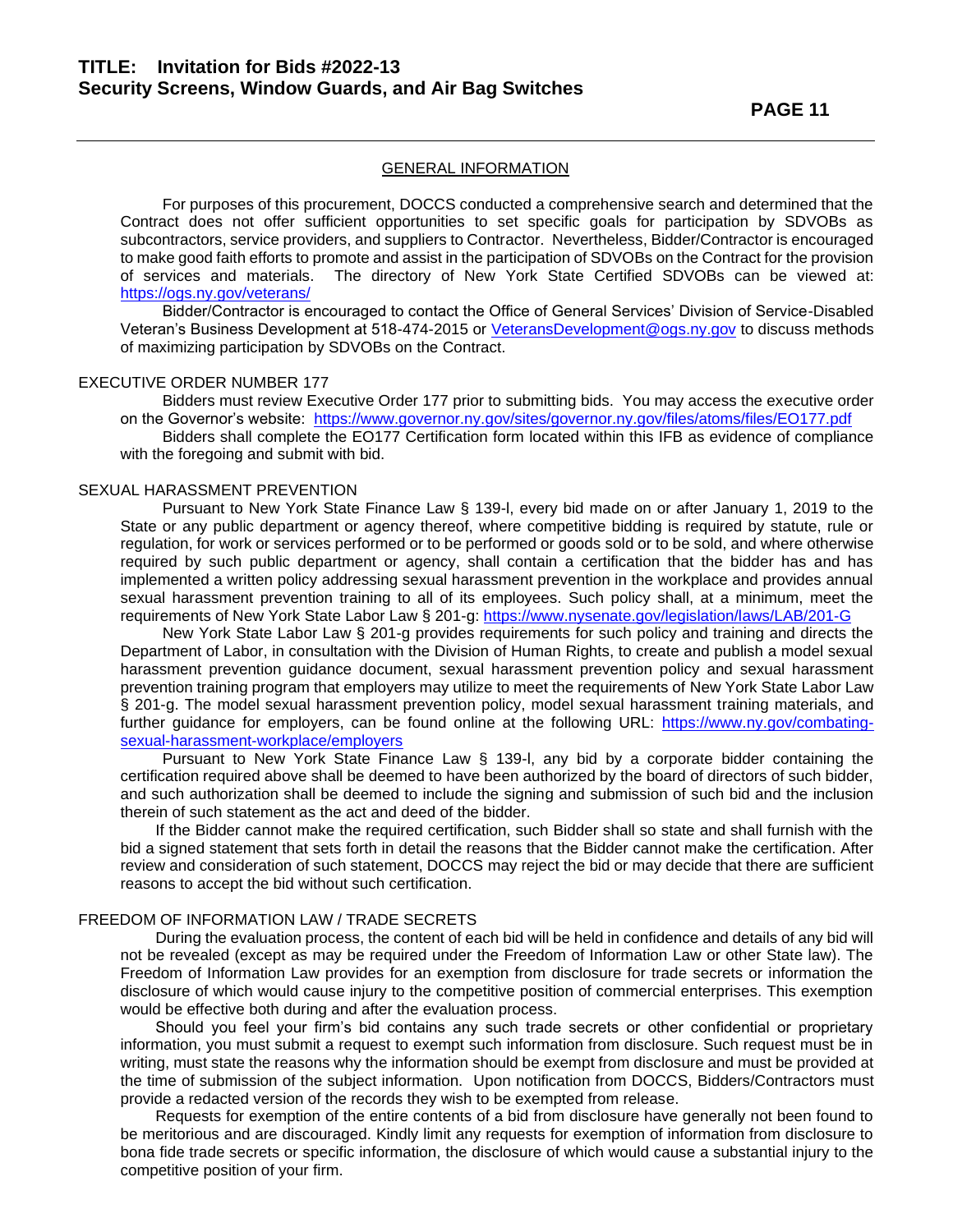#### NEW YORK STATE VENDOR FILE REGISTRATION

Prior to being awarded a contract pursuant to this Solicitation, the Bidder(s) and any designated authorized resellers who accept payment directly from the State, must be registered in the New York State Vendor File (Vendor File) administered by the Office of the State Comptroller (OSC). This is a central registry for all vendors who do business with New York State Agencies and the registration must be initiated by a State Agency. Following the initial registration, unique New York State ten-digit vendor identification numbers will be assigned to your company and to each of your authorized resellers (if any) for usage on all future transactions with New York State. Additionally, the Vendor File enables vendors to use the Vendor Self-Service application to manage all vendor information in one central location for all transactions related to the State of New York. If Bidder is already registered in the New York State Vendor File, list the ten-digit vendor ID number on the Bid Signature Page. Authorized resellers already registered should list the ten-digit vendor ID number along with the authorized reseller information.

If the Bidder is not currently registered in the Vendor File and is recommended for award, DOCCS shall request completion of OSC Substitute W-9 Form. A fillable form with instructions can be found at the link below. In addition, if authorized resellers are to be used, an OSC Substitute W-9 form should be completed by each of the designated authorized resellers and submitted to the Office of General Services Business Services Center. The Office of General Services Business Services Center will initiate the vendor registration process for all Bidders recommended for Contract Award and their authorized resellers. Once the process is initiated, registrants will receive an email from OSC that includes the unique ten-digit vendor identification number assigned to the company and instructions on how to enroll in the online Vendor Self-Service application. For more information on the vendor file please visit the following website: [http://www.osc.state.ny.us/vendor\\_management](http://www.osc.state.ny.us/vendor_management)

Form to be completed: [https://www.osc.state.ny.us/vendors/forms/ac3237s\\_fe.pdf](https://www.osc.state.ny.us/vendors/forms/ac3237s_fe.pdf)

#### NYS VENDOR RESPONSIBILITY QUESTIONNAIRE

DOCCS conducts a review of prospective contractors ("Bidders") to provide reasonable assurances that the Bidder is responsive and responsible. A Questionnaire is used for non-construction contracts and is designed to provide information to assess a Bidder's responsibility to conduct business in New York based upon financial and organizational capacity, legal authority, business integrity, and past performance history. By submitting a bid, Bidder agrees to fully and accurately complete the "Questionnaire." The Bidder

acknowledges that the State's execution of the Contract will be contingent upon the State's determination that the Bidder is responsible, and that the State will be relying upon the Bidder's responses to the Questionnaire when making its responsibility determination.

DOCCS recommends each Bidder file the required Questionnaire online via the New York State VendRep System. To enroll in and use the VendRep System, please refer to the VendRep System Welcome Package for Vendors available at the Office of the State Comptroller's (OSC) website, [http://www.osc.state.ny.us/vendrep/documents/system/welcome\\_package.pdf](http://www.osc.state.ny.us/vendrep/documents/system/welcome_package.pdf) or to enroll, go directly to the VendRep System online at [https://portal.osc.state.ny.us](https://portal.osc.state.ny.us/)

OSC provides direct support for the VendRep System through user assistance, documents, online help, and a help desk. The OSC Help Desk contact information is located at: [http://www.osc.state.ny.us/portal/contactbuss.htm.](http://www.osc.state.ny.us/portal/contactbuss.htm)

Bidders opting to complete the paper questionnaire can access this form and associated definitions via the OSC website at: [http://www.osc.state.ny.us/vendrep/forms\\_vendor.htm](http://www.osc.state.ny.us/vendrep/forms_vendor.htm)

The Contractor must remain a responsible vendor throughout the duration of the contract and, if at any time the Contractor is found to be not responsible or there is a question as to the vendor's responsibility, any activities pursuant to the contract may be suspended. Finally, the contract may be terminated following a finding of non-responsibility.

To assist the State in determining the responsibility of the Bidder, the Bidder should complete and certify (or recertify) the Questionnaire no more than six (6) months prior to the bid due date.

A Bidder's Questionnaire cannot be viewed by DOCCS until the Bidder has certified the Questionnaire. It is recommended that all Bidders become familiar with all of the requirements of the Questionnaire in advance of the bid opening to provide sufficient time to complete the Questionnaire.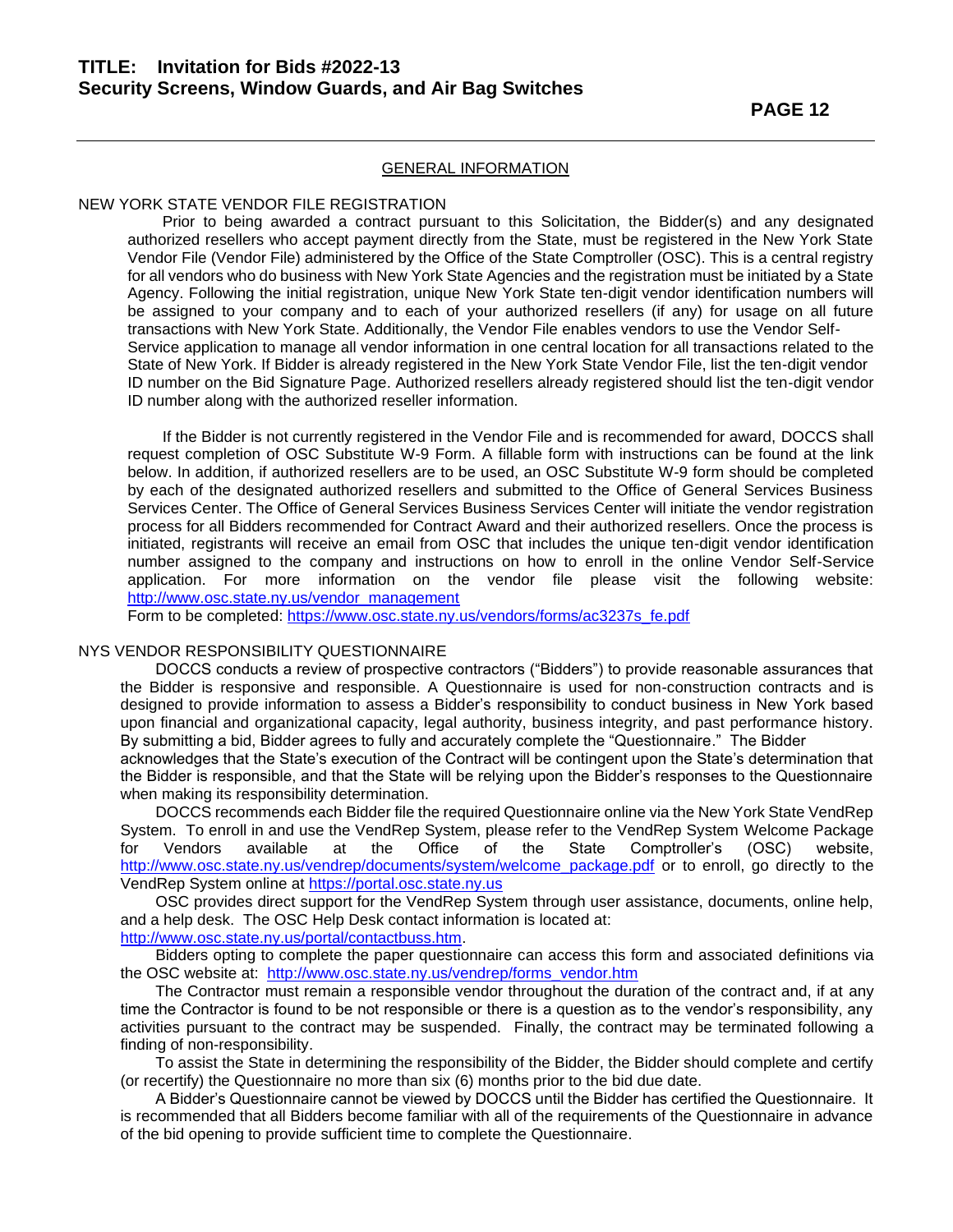The Bidder agrees that if it is found by the State that the Bidder's responses to the Questionnaire were intentionally false or intentionally incomplete, on such finding, DOCCS may terminate the Contract. In no case shall such termination of the Contract by the State be deemed a breach thereof, nor shall the State be liable for any damages for lost profits or otherwise, which may be sustained by the Contractor as a result of such termination.

The Contractor shall at all times during the Contract term remain responsible. The Contractor agrees, if requested by the Commissioner of DOCCS or his designee, to present evidence of its continuing legal authority to do business in New York State, integrity, experience, ability, prior performance, and organizational and financial capacity.

The DOCCS Commissioner or his designee, in his or her sole discretion, reserves the right to suspend any or all activities under this Contract, at any time, when he or she discovers information that calls into question the responsibility of the Contractor. In the event of such suspension, the Contractor will be given written notice outlining the particulars of such suspension. Upon issuance of such notice, the Contractor must comply with the terms of the suspension order. Contract activity may resume at such time as the DOCCS Commissioner or his designee issues a written notice authorizing a resumption of performance under the Contract.

#### CONFLICT OF INTEREST:

Bidder must disclose any existing or contemplated relationship with any other person or entity, including relationships with any member, shareholders of 5% or more, parent, subsidiary, or affiliated firm, which would constitute an actual or potential conflict of interest or appearance of impropriety, relating to other clients/customers of the Respondent or former officers and employees of the Agencies and their Affiliates, in connection with your rendering services enumerated in this IFB. If a conflict does or might exist, please describe how your Staffing Firm would eliminate or prevent it. Indicate what procedures will be followed to detect, notify the Agencies of, and resolve any such conflicts.

Bidder must disclose whether it, or any of its members, shareholders of 5% or more, parents, affiliates, or subsidiaries, have been the subject of any investigation or disciplinary action by the New York State Commission on Public Integrity or its predecessor State entities (collectively, "Commission"), and if so, a brief description must be included indicating how any matter before the Commission was resolved or whether it remains unresolved.

Additionally, a bidder will be required to submit the *Vendor Assurance of No Conflict of Interest or Detrimental Effect* form located within this IFB as evidence of compliance with the foregoing.

#### PUBLIC OFFICERS LAW:

Contractors, consultants, vendors, and subcontractors may hire former State Agency or Authority employees. However, as a general rule and in accordance with New York Public Officers Law, former employees of the State Agency or Authority may neither appear nor practice before the State Agency or Authority, nor receive compensation for services rendered on a matter before the State Agency or Authority, for a period of two years following their separation from State Agency or Authority service. In addition, former State Agency or Authority employees are subject to a "lifetime bar" from appearing before the State Agency or Authority or receiving compensation for services regarding any transaction in which they personally participated or which was under their active consideration during their tenure with the State Agency or Authority.

#### ETHICS REQUIREMENTS:

The Contractor and its Subcontractors shall not engage any person who is, or has been at any time, in the employ of the State to perform services in violation of the provisions of the New York Public Officers Law, other laws applicable to the service of State employees, and the rules, regulations, opinions, guidelines or policies promulgated or issued by the New York State Joint Commission on Public Ethics, or its predecessors (collectively, the "Ethics Requirements"). The Contractor certifies that all of its employees and those of its Subcontractors who are former employees of the State and who are assigned to perform services under this Contract shall be assigned in accordance with all Ethics Requirements. During the Term, no person who is employed by the Contractor or its Subcontractors and who is disqualified from providing services under this Contract pursuant to any Ethics Requirements may share in any net revenues of the Contractor or its Subcontractors derived from this Contract.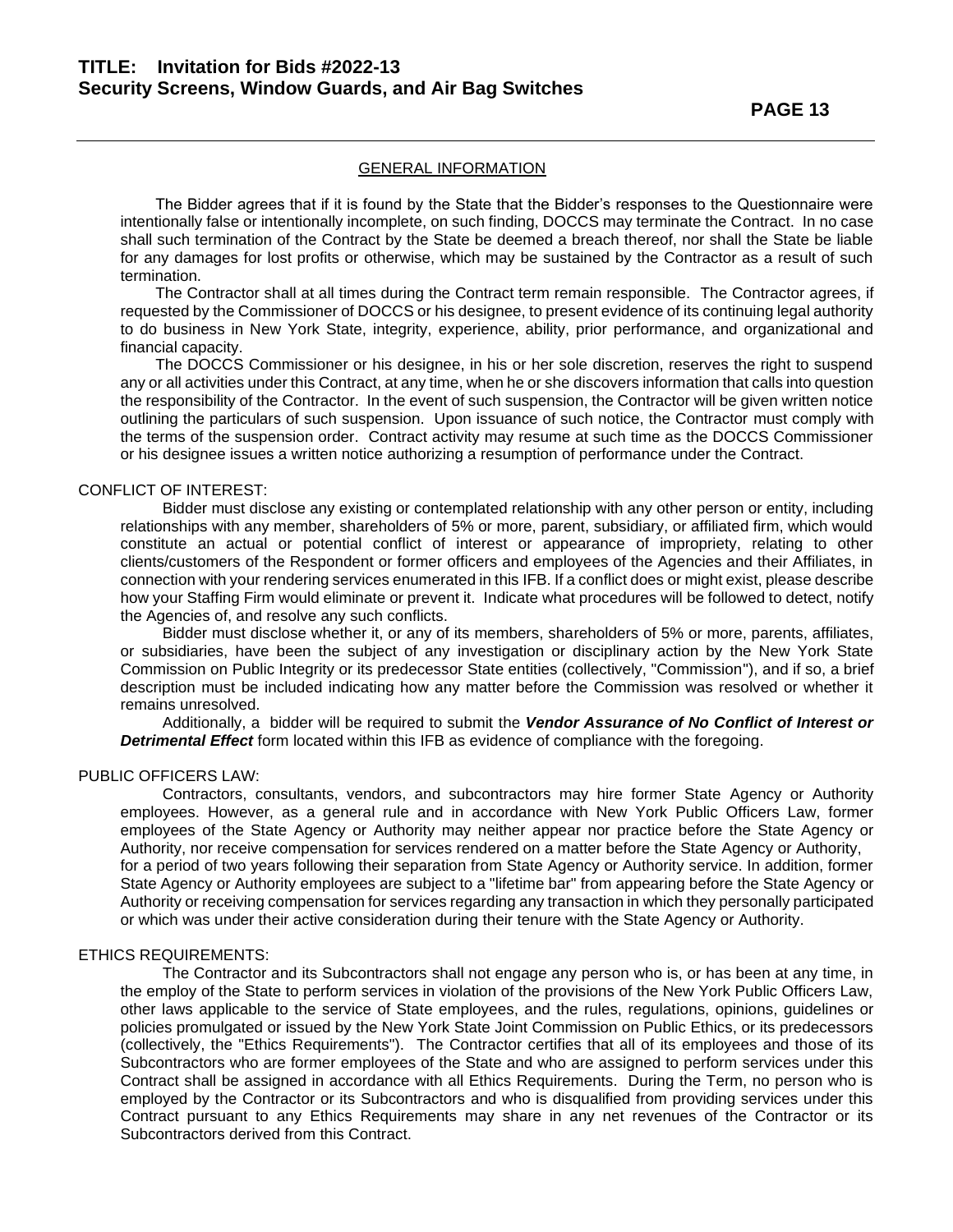The Contractor shall identify and provide the State with notice of those employees of the Contractor and its Subcontractors who are former employees of the State that will be assigned to perform services under this Contract, and make sure that such employees comply with all applicable laws and prohibitions. The State may request that the Contractor provide it with whatever information the State deems appropriate about each such person's engagement, work cooperatively with the State to solicit advice from the New York State Joint Commission on Public Ethics, and, if deemed appropriate by the State, instruct any such person to seek the opinion of the New York State Joint Commission on Public Ethics. The State shall have the right to withdraw or withhold approval of any Subcontractor if utilizing such Subcontractor for any work performed hereunder would be in conflict with any of the Ethics Requirements. The State shall have the right to terminate this Contract at any time if any work performed hereunder is in conflict with any of the Ethics Requirements.

#### SUBCONTRACTING:

The Contractor agrees not to subcontract any of its services, unless as indicated in its bid, without the prior written approval of the DOCCS. Approval shall not be unreasonably withheld upon receipt of written request to subcontract.

The Contractor may arrange for a portion/s of its responsibilities to be subcontracted to qualified, responsible subcontractors, subject to approval of the DOCCS. If the Contractor determines to subcontract a portion of the services, the subcontractors must be clearly identified and the nature and extent of its involvement in and/or proposed performance must be fully explained by the Contractor to the DOCCS. As part of this explanation, the subcontractor must submit to the DOCCS a completed *Vendor Assurance of No Conflict of Interest or Detrimental Effect* form, as required by the Contractor prior to execution of a contract.

The Contractor retains ultimate responsibility for all services performed under a contract.

All subcontracts shall be in writing and shall contain provisions, which are functionally identical to, and consistent with, the provisions of this IFB. Unless waived in writing by DOCCS, all subcontracts between the Contractor and subcontractors shall expressly name DOCCS as the sole intended third party beneficiary of such subcontract. DOCCS reserves the right to review and approve or reject any subcontract, as well as any amendment to said subcontract(s), and this right shall not make DOCCS a party to any subcontract or create any right, claim, or interest in the subcontractor or proposed subcontractor against DOCCS.

DOCCS reserves the right, at any time during the contract term to verify that the written subcontract between the Contractor and subcontractors is in compliance with all of the provisions of this Section and any subcontract provisions contained in this IFB.

The Contractor shall give DOCCS immediate notice in writing of the initiation of any legal action or suit which relates in any way to a subcontract with a subcontractor or which may affect the performance of the Contractor's duties under a contract. Any subcontract shall not relieve the Contractor in any way of any responsibility, duty and/or obligation of a contract.

If at any time during performance under the contract the total compensation to a subcontractor exceeds or is expected to exceed \$100,000, that subcontractor shall be required to submit and certify a Vendor Responsibility Questionnaire.

#### PRICE:

Price shall include all customs duties and charges and be net, F.O.B. destination, including tailgate delivery of items as contained in the attached bid. Note: Prices must be rounded to the nearest cent.

#### METHOD OF AWARD:

Award shall be made by *Grand Total* to the lowest responsive and responsible bidder.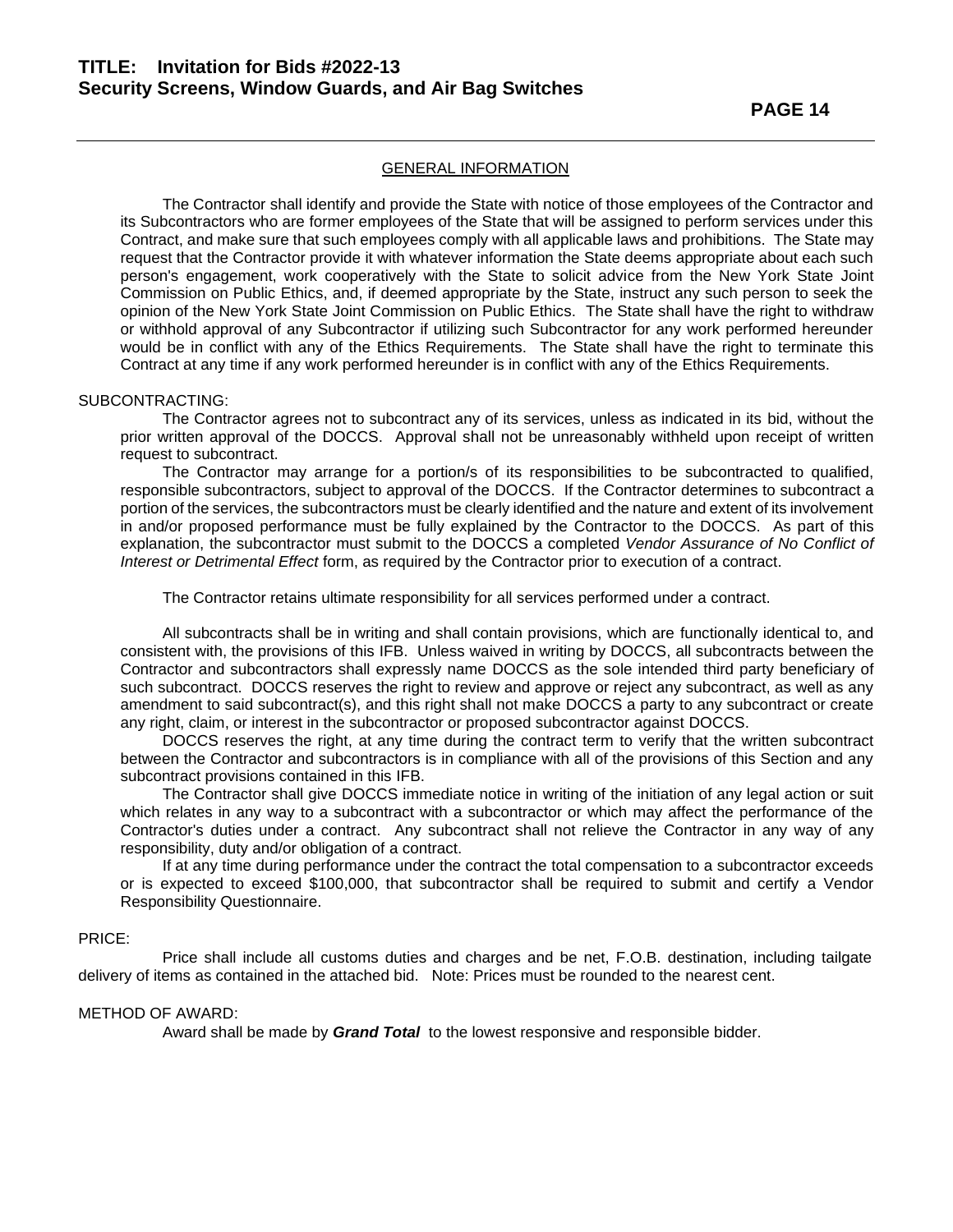**PAGE 15** 

#### GENERAL INFORMATION

#### EQUAL LOW BIDS (TIE BIDS):

(a) DOCCS shall resolve a tie bid in the following order of priority when two or more low bids are equal in all respects:

- 1) Certified New York State Minority or Woman Owned Business Enterprise (MWBE)
- 2) Certified New York State Service Disabled Veteran Owned Business (SDVOB)
- 3) Certified New York State Disadvantaged Business Enterprise (DBE)
- 4) Small New York State Business
- 5) New York State Vendor
- 6) Small Business (other than located in New York State)
- 7) Previous Vendor

(b) If two or more bidders still remain equally eligible after application of paragraph (a) of this section, award shall be made through a drawing limited to those bidders. The drawing shall be witnessed by at least three persons, and the contract file shall contain the names and addresses of the witnesses and the person supervising the drawing.

#### PRODUCT OFFERINGS MADE BY BIDDER (Alternate Bids):

Bidder shall make no more than one offering (i.e., a single stock number) per item per bid. Bids which have more than one product offering per item may not be considered.

If a bidder wants to make more than one product offering, such offering(s) are to be made on separate sheets and are to be listed as "alternate" bids. "Alternate" bids are to show complete information (pricing, brand, model, stock number, etc.), and will be evaluated as separate bids.

#### MINOR DEVIATIONS (s)/MINOR TECHNICALITY:

DOCCS reserves the right to have the flexibility to consider bids with minor deviations or technicalities and to waive minor deviations or technicalities that may be consistent with the intent and scope of the solicitation. The flexibility may permit a reasonable outcome in cases where the results of a fair, competitive process are clear but the award of a contract is threatened due to a minor technicality or a minor deviation.

#### "OR EQUAL":

The State reserves the right to determine if a product/service is 'equal' to bid specifications. Bids with minor deviations or technicalities may be waived if consistent with the intent and scope of the solicitation. The flexibility may permit a reasonable outcome in cases where the results of a fair, competitive process are clear but the award of a contract is threatened due to a minor technicality or a minor deviation.

#### DELIVERY:

Delivery shall be expressed in number of calendar days required to make delivery after receipt of a purchase order.

Product is required as soon as possible and guaranteed delivery may be considered in making award. Delivery shall be made in accordance with instructions on Purchase Order from each agency. If there is a discrepancy between the purchase order and what is listed on the contract, it is the contractor's obligation to seek clarification from the ordering agency.

#### PURCHASE ORDERS:

All orders will be placed via purchase order. Purchase orders are effective and binding upon the CONTRACTOR when placed in the mail and addressed to the CONTRACTOR at the address shown herein. Product is required as soon as possible and guaranteed delivery may be considered in making award. Delivery shall be made in accordance with instructions on Purchase Order from each agency. If there is a discrepancy between the purchase order and what is listed on the contract, it is the contractor's obligation to seek clarification from the ordering agency.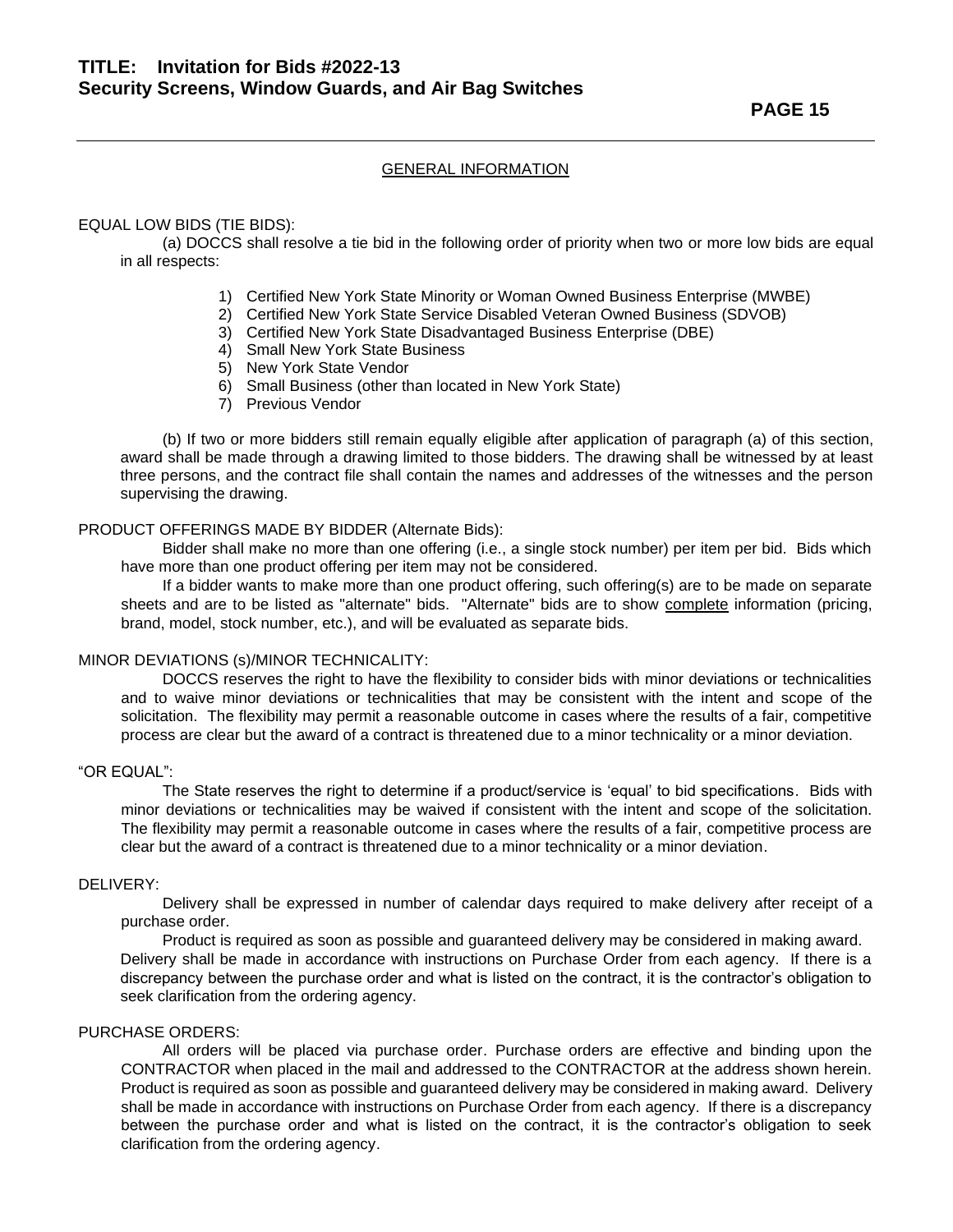#### CONTRACT PAYMENTS:

Contractor shall provide complete and accurate billing invoices to the Agency in order to receive payment. Billing invoices submitted to the Agency must contain all information and supporting documentation required by the Contract, the Agency and the State Comptroller. Payment for invoices submitted by the Contractor shall only be rendered electronically unless payment by paper check is expressly authorized by the Commissioner, in the Commissioner's sole discretion, due to extenuating circumstances. Such electronic payment shall be made in accordance with ordinary State procedures and practices. The Contractor shall comply with the State Comptroller's procedures to authorize electric payments. Authorization forms are available at the State Comptroller's website at [www.osc.state.ny.us/epay/index.htm,](http://www.osc.state.ny.us/epay/index.htm) by email at [epunit@osc.state.ny.us,](mailto:epunit@osc.state.ny.us) or by telephone at (518) 474-4032. Contractor acknowledges that it will not receive payment on any invoices submitted under this Contract if it does not comply with the State Comptroller's electronic payment procedures, except where the Commissioner has expressly authorized payment by paper check as set forth above.

Please note that in conjunction with New York State's implementation of a Statewide Financial System (SFS), the Office of the State Comptroller requires all vendors doing business with New York State agencies to complete a substitute W-9 form. Vendors registering for electronic payment can complete the W-9 form when they register. Vendors already registered for electronic payment are requested to go to the above website and complete the Substitute W-9 form and submit following the instructions provided.

#### BILLING:

 Invoices should be sent to NYS DOCCS, Support Operations, 550 Broadway, Menands, NY 12204, Attention: George Daniels. Payment will be based on an invoice used in the supplier's normal course of business. Invoices must contain the Contract number, description of materials, quantity, unit and price per unit as well as Federal Identification Number and New York State Vendor ID.

#### INTEREST:

Interest on late payment is governed by State Finance Law, Section 179-M.

#### ESTIMATED/SPECIFIC QUANTITIES:

The quantities or dollar values listed are estimated only. See "Estimated/Specific Quantity Contracts" in Appendix B, General Specifications.

#### REJECTION:

The State reserves the right to reject an obviously unbalanced bid or to make "NO AWARD" on individual listings or sub-items if individual bid prices are deemed to be unbalanced or excessive or if an error in the solicitation becomes evident. In such case, ranking and evaluation of bids may be made on remaining items. Award would be made on the remaining items. The determination of an unbalanced bid shall be at the sole discretion of the State. Options contained in this paragraph shall also be at the State's sole discretion.

#### CANCELLATION FOR CAUSE AND CONVENIENCE:

 This agreement may be terminated by mutual agreement upon thirty (30) days' written notice. Also, DOCCS may terminate the agreement immediately for cause, upon written notice, if the contractor fails to comply with the terms and conditions of this agreement and/or with any laws, rules, regulations, policies or procedures of the State of New York affecting this agreement.

The State of New York retains the right to cancel this contract, in whole or in part without reason provided that the Contractor is given at least thirty (30) days notice of its intent to cancel. This provision should not be understood as waiving the State's right to terminate the contract for cause or stop work immediately for unsatisfactory work, but is supplementary to that provision. Any such cancellation shall have no effect on existing Agency agreements, which are subject to the same 30-day discretionary cancellation or cancellation for cause by the respective user Agencies.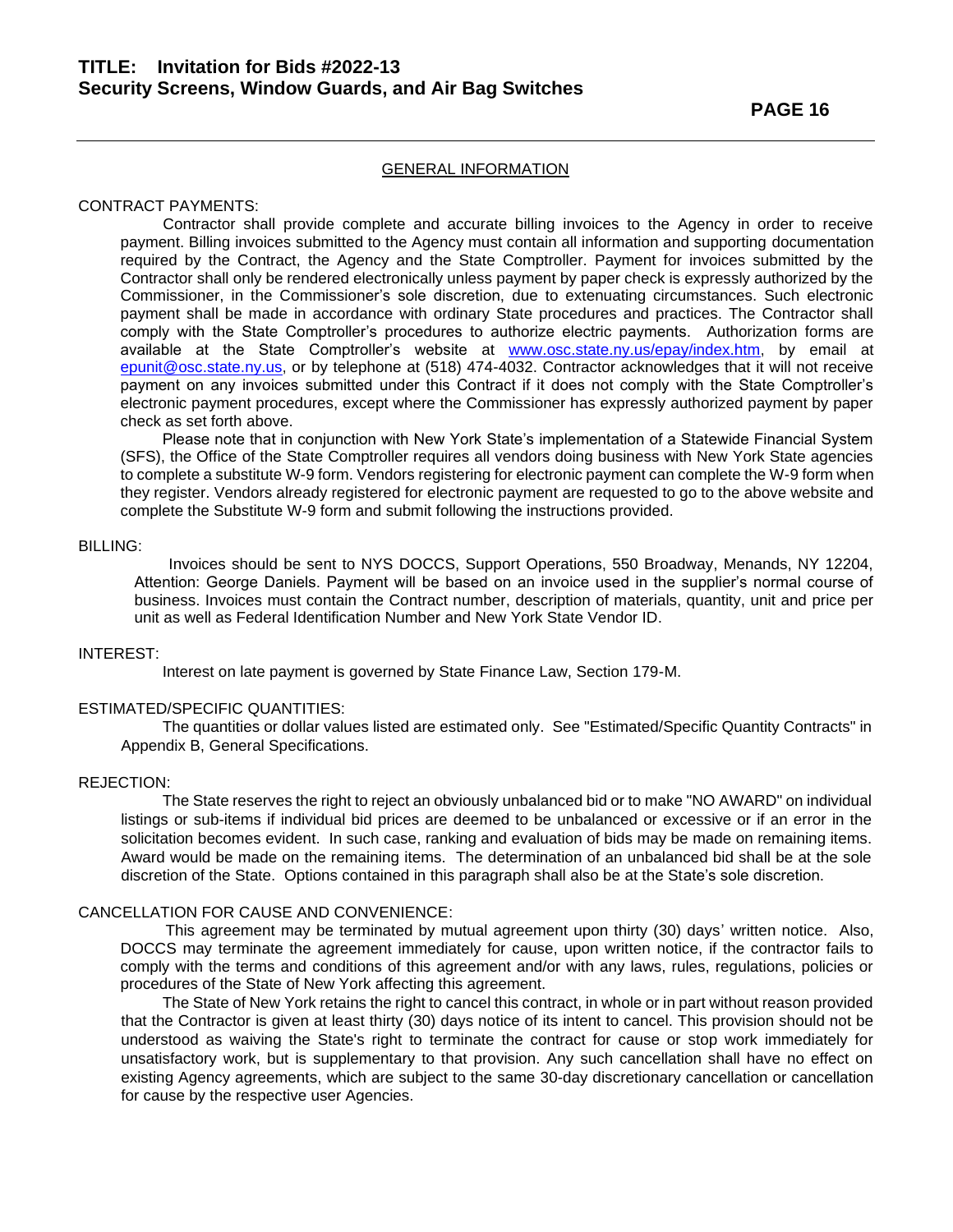#### WARRANTIES:

See "Warranties" in Appendix B, Specifications.

At time of bid opening, product offered must meet all requirements of this solicitation including full commercial/retail availability. Product literature and specification must also be available.

#### QUALIFICATION OF BIDDER:

Bidder must maintain a business establishment with adequate inventory of the product offered, and must be capable of processing and shipping order.

DOCCS may require a certificate from the bidder showing the number of years the bidder has been active in selling the product offered and the size and location of the inventory regularly maintained.

Bids will be accepted only from established manufacturers or their authorized dealers. Any dealer submitting a bid hereby guarantees that it is an authorized dealer of the manufacturer, that the manufacturer has agreed to supply the dealer with product required by the dealer in fulfillment of its obligation under resultant contract with the State, and that it will provide a certificate from the manufacturer acknowledging this level of support, if requested.

DOCCS reserves the right to investigate or make any inquiry into the capabilities of any bidder to properly perform under any resultant contract. See "Performance Qualifications," "Disqualification for Past Performance" and "Employees/Subcontractors/Agents" in Appendix B, Specifications.

#### WORKERS' COMPENSATION INSURANCE AND DISABILITY BENEFITS REQUIREMENTS:

Workers' Compensation Law (WCL) §57 & §220 requires the heads of all municipal and state entities to ensure that businesses applying for permits, licenses or contracts document it has appropriate workers' compensation and disability benefits insurance coverage. These requirements apply to both original contracts and renewals, whether the governmental agency is having the work done or is simply issuing the permit, license or contract. Failure to provide proof of such coverage or a legal exemption will result in a rejection of your bid or renewal.

#### **1. Proof of Compliance with Workers' Compensation Coverage Requirements:**

**An ACORD form is NOT acceptable proof of workers' compensation coverage.** In order to provide proof of compliance with the requirements of the Workers' Compensation Law pertaining to workers' compensation coverage, a contractor shall:

- A) Be legally exempt from obtaining Workers' Compensation insurance coverage; or
- B) Obtain such coverage from an insurance carrier; or
- C) Be a Workers' Compensation Board-approved self-insured employer or participate in an authorized self-insurance plan.

A Contractor seeking to enter into a contract with the State of New York shall provide one of the following forms to DOCCS at the time of bid submission or shortly after the opening of bids:

- A) Form CE-200, Certificate of Attestation for New York Entities With No Employees and Certain Out of State Entities, That New York State Workers' Compensation and/or Disability Benefits Insurance Coverage is Not Required, which is available on the Workers' Compensation Board's website [\(www.wcb.ny.gov\)](http://www.wcb.ny.gov/); (Reference applicable IFB# on the form.)
- B) Certificate of Workers' Compensation Insurance:
	- 1) Form C-105.2 (9/07) if coverage is provided by the contractor's insurance carrier, contractor must request its carrier to send this form to the New York State DOCCS, or
	- 2) Form U-26.3 if coverage is provided by the State DOCCS at the address listed in this IFB.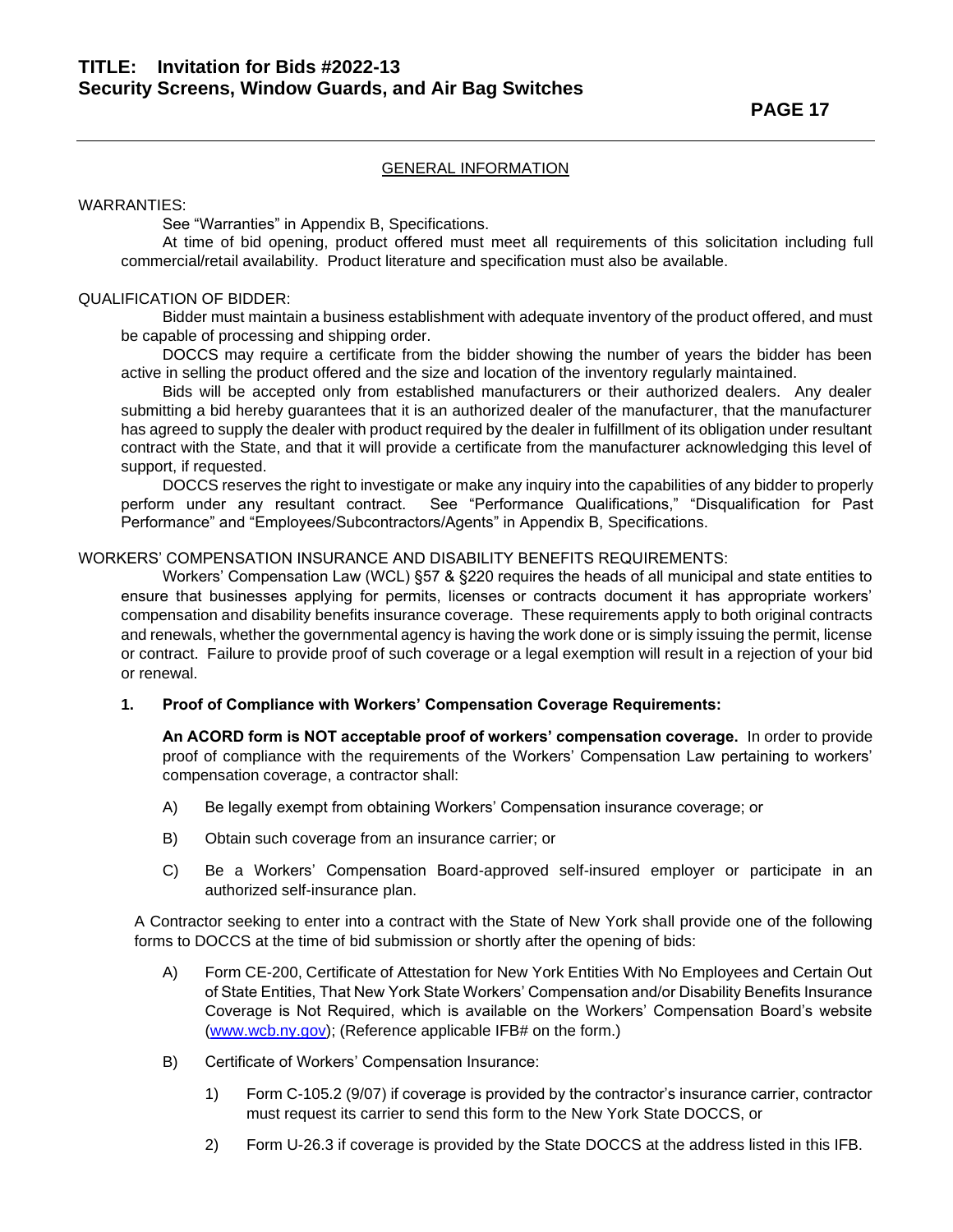- C) Form SI-12, Certificate of Workers' Compensation Self-Insurance available from the New York State Workers' Compensation Board's Self-Insurance Office.
- D) Form GSI-105.2, Certificate of Participation in Workers' Compensation Group Self-Insurance available from the contractor's Group Self-Insurance Administrator.

#### **2. Proof of Compliance with Disability Benefits Coverage Requirements:**

In order to provide proof of compliance with the requirements of the Workers' Compensation Law pertaining to disability benefits, a contractor shall:

- A) Be legally exempt from obtaining disability benefits coverage; or
- B) Obtain such coverage from an insurance carrier; or
- C) Be a Board-approved self-insured employer.

A Contractor seeking to enter into a contract with the State of New York shall provide one of the following forms to DOCCS at the time of bid submission or shortly after the opening of bids:

- A) Form CE-200, Certificate of Attestation for New York Entities With No Employees and Certain Out of State Entities, That New York State Workers' Compensation and/or Disability Benefits Insurance Coverage is Not Required, which is available on the Workers' Compensation Board's website [\(www.wcb.ny.gov\)](http://www.wcb.ny.gov/); (Reference applicable IFB # on the form.)
- B) Form DB-120.1, Certificate of Disability Benefits Insurance. Contractor must request its business insurance carrier to send this form to the New York State DOCCS; or
- C) Form DB-155, Certificate of Disability Benefits Self-Insurance. The Contractor must call the Board's Self-Insurance Office at 518-402-0247 to obtain this form.

### **ALL OF THE ABOVE REFERENCED FORMS, EXCEPT CE-200, SI-12 & DB-155 MUST NAME**:

**NYS DOCCS, 1220 Washington Ave. Albany, NY 12226** as the Entity Requesting Proof of Coverage (Entity being listed as the Certificate Holder)

**Workers' Compensation** - <http://www.wcb.ny.gov/content/onlineforms/obtainC105.jsp> **Disability Benefits** - <http://www.wcb.ny.gov/content/onlineforms/obtainDB120-1.jsp> **Exemption** - [http://www.wcb.ny.gov/content/ebiz/wc\\_db\\_exemptions/requestExemptionOverview.jsp](http://www.wcb.ny.gov/content/ebiz/wc_db_exemptions/requestExemptionOverview.jsp)

#### REFERENCES:

As per the "Vendor Responsibility Disclosure" clause, bidders may be required to provide references of the bidder's largest customers. References shall be commercial or governmental accounts, and should demonstrate the ability of the vendor to perform jobs similar in scope to the size, nature and complexity of the outlined bid. The references shall include the:

- Name, address, contact person, telephone number, fax number, and number of years bidder has serviced the referenced account;
- Volume of business performed within the past three years for each referenced account.

#### FINANCIAL STABILITY:

As per the "Vendor Responsibility Disclosure" clause, bidder may be required to document its ability to service a contract with dollar sales volume similar to scope of this bid through submission of financial statements documenting past sales history. The bidder must be financially stable and able to substantiate the financial statements of its company. In addition to sales history, current financial statements may be requested and must be provided within five business days.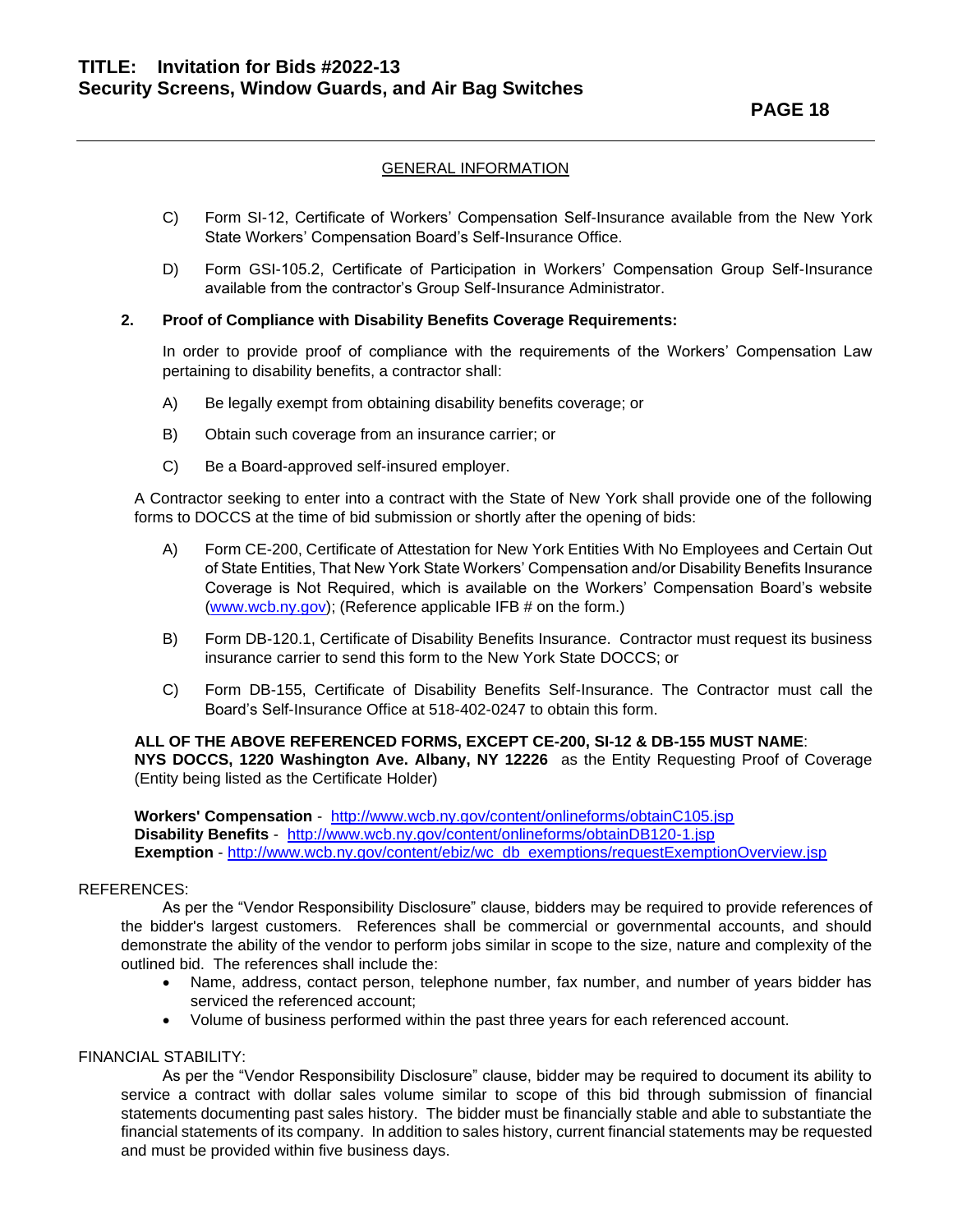The state reserves the right to request additional documentation from the bidder and to request reports on financial stability from independent financial rating services. The state reserves the right to reject any bidder who does not demonstrate financial stability sufficient for the scope of this bid.

#### USE OF RECYCLED OR REMANUFACTURED MATERIALS:

New York State, as a member of the Council of Great Lakes Governors, supports and encourages vendors to use recycled, remanufactured or recovered materials in the manufacture of products and packaging to the maximum extent practicable without jeopardizing the performance or intended end use of the product or packaging unless such use is precluded due to health or safety requirements or product specifications contained herein. Refurbished or remanufactured components or products are required to be restored to original performance and regulatory standards and functions and are required to meet all other requirements of this bid solicitation. Warranties on refurbished or remanufactured components or products must be identical to the manufacturer's new equipment warranty or industry's normal warranty when re-manufacturer does not offer new equipment. See "Recycled or Recovered Materials" in Appendix B, General Specifications.

#### INFORMATION TO BE FURNISHED WITH BID:

The bidder shall submit with its bid detailed specifications, circulars and all necessary data on the product to be furnished. If the product offered differs from the provisions listed, such differences must be explained in detail. Failure to submit any of the above data may result in rejection of the bid. The State, however, reserves the right to request any additional information deemed necessary for the proper evaluation of bids.

#### EPA ENERGY STAR PROGRAM:

The Federal EPA, in cooperation with manufacturers, continues a program to foster the manufacture of energy efficient equipment. New York State fully supports this effort and requires all products offered to comply with EPA Energy Star guidelines for energy efficiency. The State may discontinue use of and/or delete from contract selected products as mandated by any NYS energy legislation that is enacted during the term of this contract. The contractor shall have no recourse with the State for such discontinuance/deletion.

#### PREFERRED SOURCE NOTE:

All bidders should note that certain legally established preferred source suppliers, such as Correctional Industries (Corcraft), New York State Preferred Source Program For People Who Are Blind, and NYS Industries for the Disabled have expressed an interest in supplying products/services covered by this solicitation. Therefore, one or more of these suppliers may be designated as a "Preferred Source" and as a result, we may issue no award for the products/services affected.

#### GENERAL REQUIREMENTS

The Bidder agrees:

- **1.** to adhere to all State and Federal laws and regulations in connection with the contract; and,
- **2.** to notify DOCCS of any changes in the legal status or principal ownership of the firm, forty-five (45) days in advance of said change.
- **3.** that in any contract resulting from this IFB, it shall be completely responsible for its work, including any damages or breakdowns caused by its failure to take appropriate action; and,
- **4.** that any contract resulting from this IFB may not be assigned, transferred, conveyed or the work subcontracted without the prior written consent of the Commissioner of DOCCS.
- **5.** that for reasons of safety and public policy, in any contract resulting from this IFB, the use of illegal drugs and/or alcoholic beverages by the Contractor or its personnel shall not be permitted while performing any phase of the work herein specified.
- **6.** that the Commissioner's interpretation of specifications shall be final and binding upon the Contractor.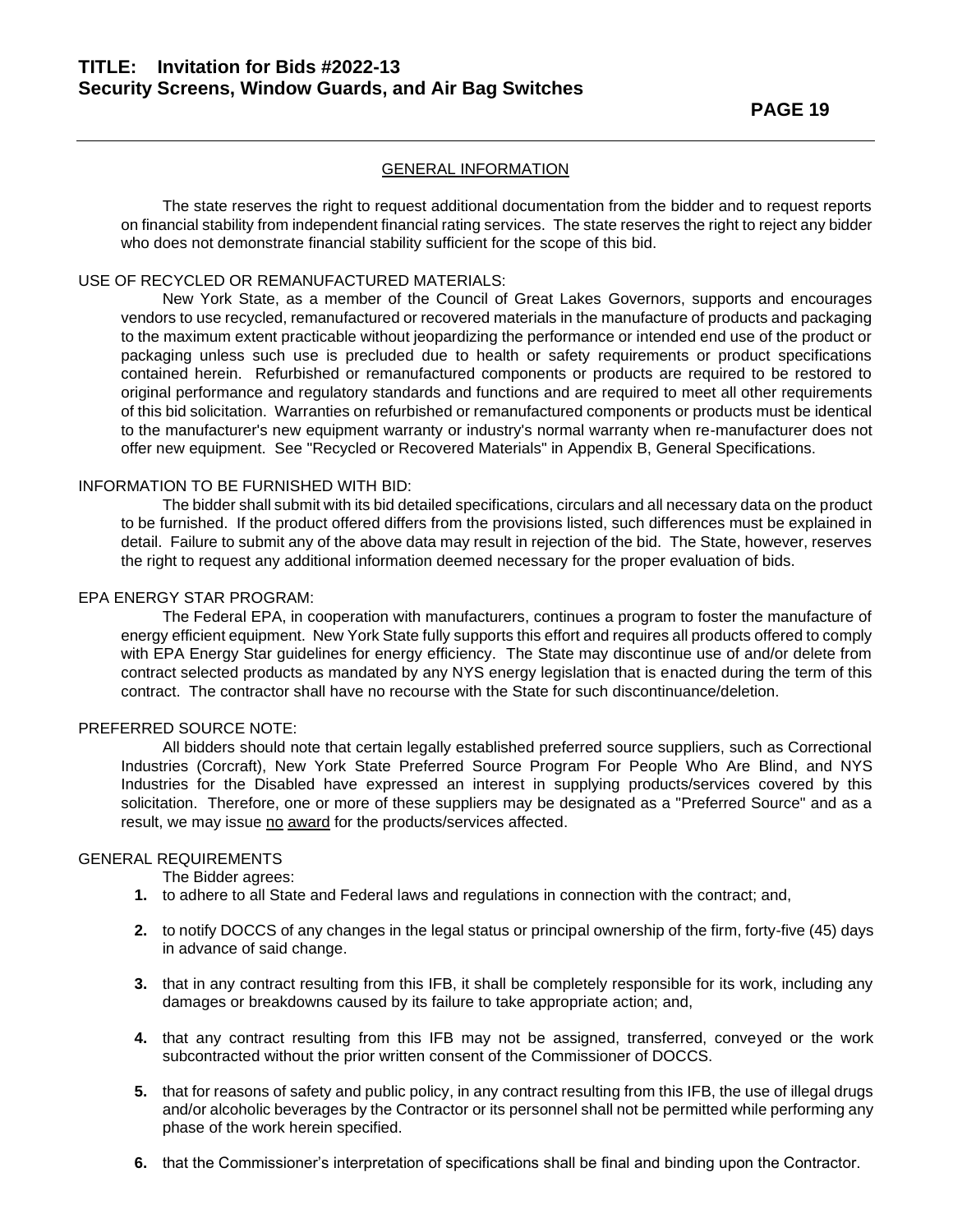- **7.** that the Commissioner of DOCCS will make no allowance or concession to the Bidder for any alleged misunderstanding because of quantity, quality, character, location or other conditions.
- **8.** that should it appear that there is a real or apparent discrepancy between different sections of specifications concerning the nature, quality or extent of work to be furnished, it shall be assumed that the Bidder has based its bid on the more expensive option. Final decision will rest with the Commissioner of DOCCS.
- **9. Inspection** For purposes of any contract resulting from this IFB, the quality of service is subject to inspection and may be made at any reasonable time by the State of New York. Should it be found that quality of services being performed is not satisfactory and that the requirements of the specifications are not being met, the Commissioner DOCCS may terminate the contract and employ another contractor to fulfill the requirements of the contract. The existing Contractor shall be liable to the State of New York for costs incurred on account thereof.
- **10. Stop Work Order** The Commissioner of DOCCS reserves the right to stop the work covered by this IFB and any contract(s) resulting therefrom at any time that it is deemed the successful Bidder is unable or incapable of performing the work to the state's satisfaction. In the event of such stopping, DOCCS shall have the right to arrange for the completion of the work in such manner as it may deem advisable and if the cost thereof exceeds the amount of the bid, the successful Bidder shall be liable to the State of New York for any such costs on account thereof. In the event that DOCCS issues a stop work order for the work as provided herein, the Contractor shall have ten (10) working days to respond thereto before any such stop work order shall become effective.
- **11.** that it is the Contractor's responsibility to maintain the equipment and materials provided for the work consistent with applicable safety and health codes.

#### DOCCS' RESERVED RIGHTS

The State of New York DOCCS reserves the rights for the following:

- 1. Reject any or all proposals received in response to the IFB/RFP;
- 2. Withdraw the IFB/RFP at any time, at the agency's sole discretion;
- 3. Make an award under the IFB/RFP in whole or in part;
- 4. Disqualify any bidder whose conduct and/or proposal fails to conform to the requirements of the IFB/RFP;
- 5. Seek clarifications and revisions of proposals;
- 6. Use proposal information obtained through site visits, management interviews and the state's investigation of a bidder's qualifications, experience, ability or financial standing, and any material or information submitted by the bidder in response to the agency's request for clarifying information in the course of evaluation and/or selection under the IFB/RFP;
- 7. Prior to the bid opening, amend the IFB/RFP specifications to correct errors or oversights, or to supply additional information, as it becomes available;
- 8. Prior to the bid opening, direct bidders to submit proposal modifications addressing subsequent IFB/RFP amendments;
- 9. Change any of the scheduled dates;
- 10. Eliminate any mandatory, non-material specifications that cannot be complied with by all of the prospective bidders;
- 11. Waive any requirements that are not material;
- 12. Negotiate with the successful bidder within the scope of the IFB/RFP in the best interest of the state;
- 13. Conduct contract negotiations with the next responsible bidder, should the Department be unsuccessful in negotiating with the selected bidder;
- 14. Utilize any and all ideas submitted in the proposals received;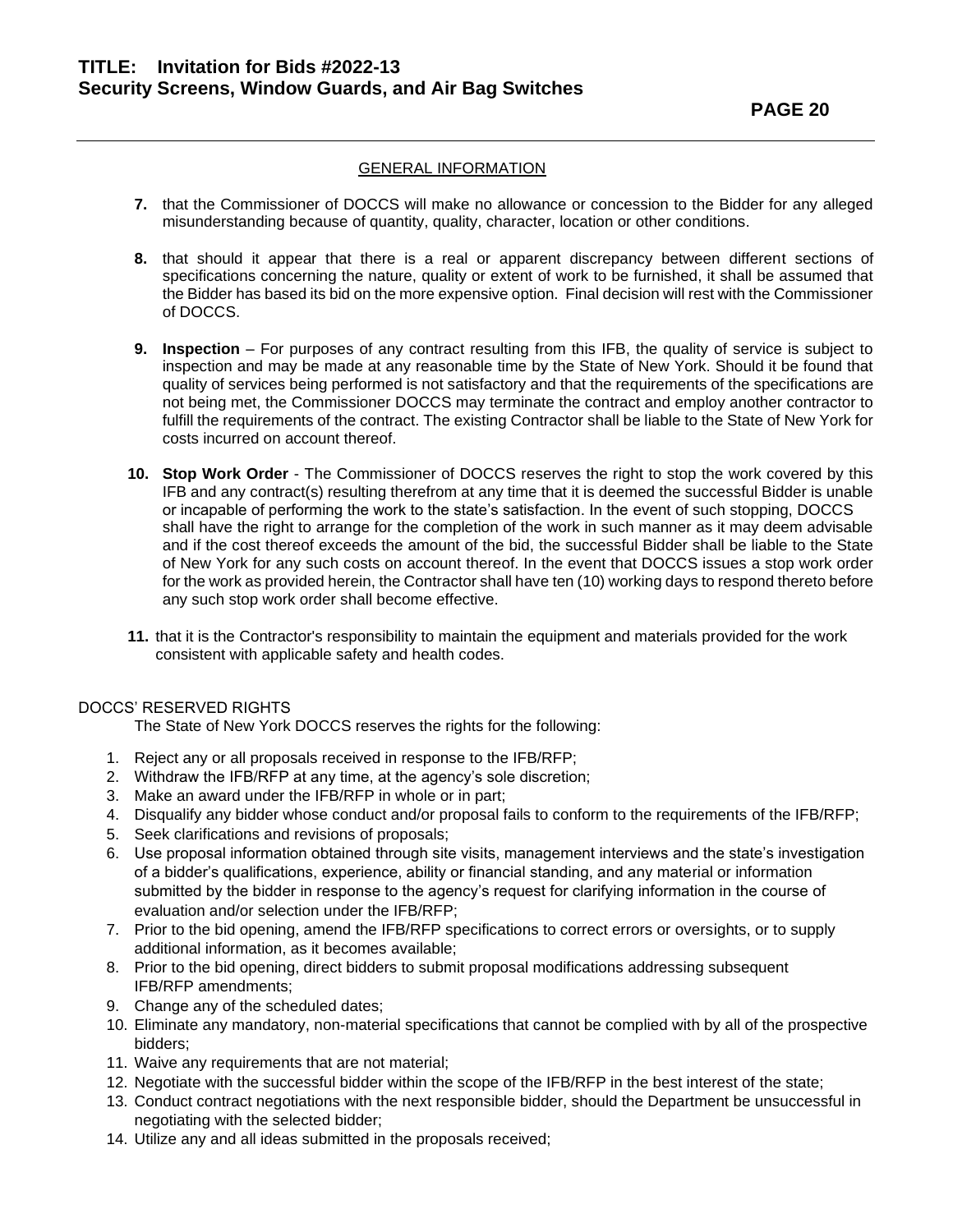- 15. Every offer shall be firm and not revocable for a period of ninety days from the bid opening, to the extent not inconsistent with section 2-205 of the uniform commercial code. Subsequent to such ninety days, any offer is subject to withdrawal communicated in a writing signed by the offerer, and;
- 16. Require clarification at any time during the procurement process and/or require correction of arithmetic or other apparent errors for the purpose of assuring a full and complete understanding of an offerer's proposal and/or to determine an offerer's compliance with the requirements of the solicitation.

**Please Note:** The State is not liable for any costs incurred by Bidders in the preparation and production of bids or for any work performed prior to the issuance of a contract.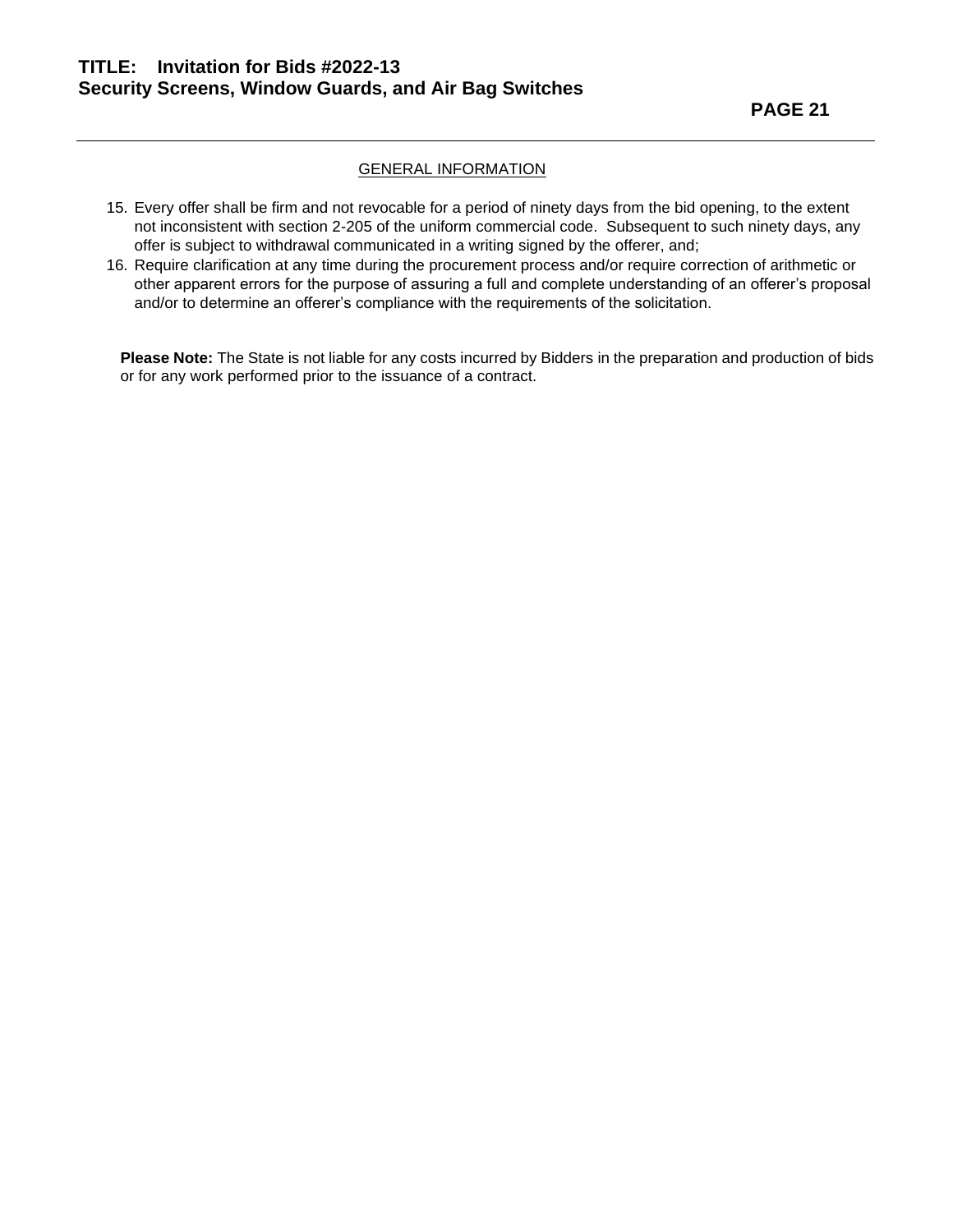**PAGE 22** 

### **BID SPECIFICATIONS**

The Department of Corrections and Community Supervision (DOCCS) is seeking to award one (1) vendor to provide and deliver to various DOCCS correctional facilities, Security Screens, Window Guards and Air Bag Switches for:

- Six (6) Model Year 2023, 12-Passenger Chevrolet Express 3500 (CG23406) vans
- Eighteeen (18) Model Year 2023, 15-Passenger Chevrolet Express 3500 (CG33706) vans

#### **All Security Screens, Window Guards and Air Bag Switches must come with a complete set of written installation instructions.**

To receive consideration of their bid, the vendor must be able to provide **18** of the following:

- Havis Shield #WGI-C1 w/ P-Front-1
- P-MFK-4 (window guard screen and vehicle partition)
- AOI-0024 (side curtain air bag switch)

To receive consideration of their bid, the vendor must be able to provide **6** of the following:

- Havis Shield #WGI-C3 w/P-Front-1
- P-MFK-4 (window guard screen and vehicle partition)
- AOI-0024 (side curtain air bag switch)

**Please Note:** To receive consideration of their bid, the vendor must be able to provide the Security Screens, Window Guards and Air Bag Switches to all NYS DOCCS facilities listed (see quantities and delivery locations on Pages 23-24.) These products must be Havis Shield or equivalent. If other than Havis, you **must** include make & model, manufacturer's address, and product literature with your bid response.

Price shall include all customs duties and charges and be net, F.O.B destination to correctional facilities located in New York State, Attn: Steward. Note: Prices must be rounded to the nearest cent.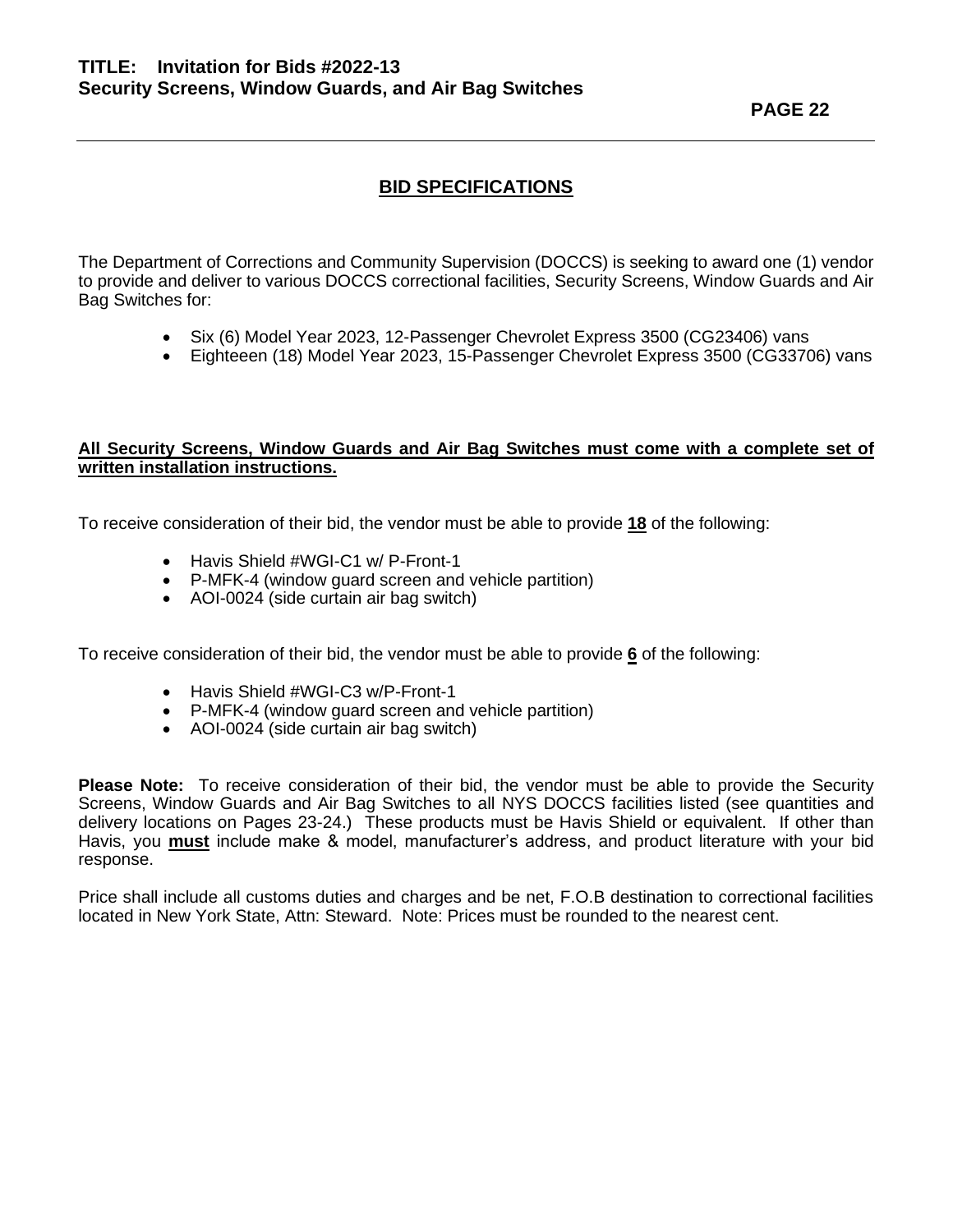| <b>DELIVERY LOCATIONS</b>                                                                                              |                                                   |                                                                        |                                                                        |  |
|------------------------------------------------------------------------------------------------------------------------|---------------------------------------------------|------------------------------------------------------------------------|------------------------------------------------------------------------|--|
| <b>FACILITY ADDRESS</b>                                                                                                | <b>CONTACT</b><br><b>PHONE NUMBER</b>             | Quantity<br><u>15-</u><br>Passenger<br><b>Chevy Express</b><br>CG33706 | Quantity<br><u>12-</u><br>Passenger<br><b>Chevy Express</b><br>CG23406 |  |
| <b>Altona Correctional Facility</b><br>555 Devils Den Road<br>Altona NY 12910<br>(Clinton County)                      | <b>Facility Steward</b><br>518-236-7841 Ext. 3100 | 1                                                                      |                                                                        |  |
| <b>Attica Correctional Facility</b><br>639 Exchange Street<br>Attica, NY 14011<br>(Wyoming County)                     | <b>Facility Steward</b><br>585-591-2000 Ext. 3100 | 1                                                                      |                                                                        |  |
| <b>Cape Vincent Correctional Facility</b><br>36560 State Route 12E<br>Cape Vincent, NY 13618<br>(Jefferson County)     | <b>Facility Steward</b><br>315-654-4100 Ext. 3100 | 1                                                                      |                                                                        |  |
| Cayuga Correctional Facility<br>2202 State Route 38A<br>Moravia, NY 13118<br>(Cayuga County)                           | <b>Facility Steward</b><br>315-497-1110 Ext. 3100 | 1                                                                      |                                                                        |  |
| <b>Clinton Correctional Facility</b><br>1156 Route 374<br>Dannemora, NY 12929<br>(Clinton County)                      | <b>Facility Steward</b><br>518-492-2511 Ext. 3100 | 1                                                                      |                                                                        |  |
| <b>Fishkill Correctional Facility</b><br>18 Strack Drive<br>Beacon, NY 12508<br>(Dutchess County)                      | <b>Facility Steward</b><br>845-831-4800 Ext. 3100 |                                                                        | $\overline{2}$                                                         |  |
| <b>Gouverneur Correctional Facility</b><br>112 Scotch Settlement Road<br>Gouverneur, NY 13642<br>(St. Lawrence County) | Facility Steward 315-<br>287-7351 Ext 3100        | 1                                                                      |                                                                        |  |
| <b>Green Haven Correctional Facility</b><br>594 Route 216<br>Stormville, NY 12582<br>(Dutchess County)                 | Facility Steward 845-<br>221-2711 Ext 3100        | 1                                                                      |                                                                        |  |
| <b>Groveland Correctional Facility</b><br>7000 Sonyea Road<br>Sonyea, NY 14556<br>(Livingston County)                  | <b>Facility Steward</b><br>585-658-2871 Ext. 3100 | 1                                                                      |                                                                        |  |
| <b>Hale Creek Correctional Facility</b><br>279 Maloney Road<br>Johnstown, NY 12095<br>(Fulton County)                  | <b>Facility Steward</b><br>518-736-2094 Ext. 3100 | 1                                                                      |                                                                        |  |
| <b>Mohawk Correctional Facility</b><br>6514 Route 26<br>Rome, NY 13440<br>(Oneida County)                              | <b>Facility Steward</b><br>315-339-5232 Ext. 3100 | 1                                                                      |                                                                        |  |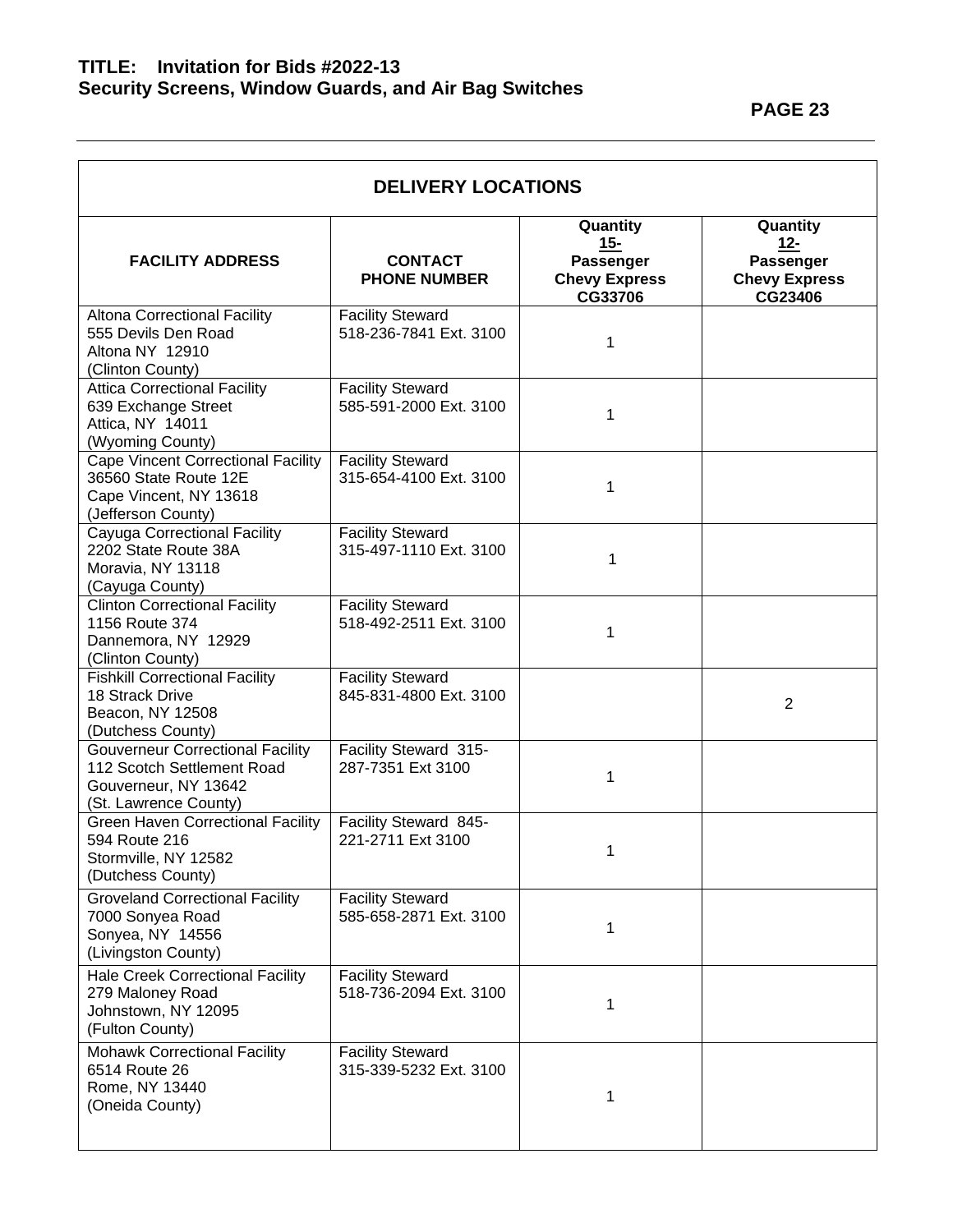**PAGE 24** 

|                                                                                                            | <b>DELIVERY</b><br><b>LOCATIONS</b><br>(Cont'd.)  |                                                                   |                                                                   |
|------------------------------------------------------------------------------------------------------------|---------------------------------------------------|-------------------------------------------------------------------|-------------------------------------------------------------------|
| <b>FACILITY ADDRESS</b>                                                                                    | <b>CONTACT</b><br><b>PHONE NUMBER</b>             | Quantity<br>$15 -$<br>Passenger<br><b>Chevy Express</b><br>3500LS | Quantity<br>$12 -$<br>Passenger<br><b>Chevy Express</b><br>2500LS |
| <b>Orleans Correctional Facility</b><br>3595 Gaines Basin Road<br>Albion, NY 14411<br>(Wyoming County)     | <b>Facility Steward</b><br>585-589-6820 Ext. 3100 | 1                                                                 |                                                                   |
| <b>Otisville Correctional Facility</b><br>57 Sanitorium Road<br>Otisville, NY 10963<br>(Orange County)     | Facility Steward 845-<br>386-1490 Ext 3100        | $\overline{2}$                                                    |                                                                   |
| Queensboro Correctional Facility<br>47-04 Van Dam Street<br>Long Island City, NY 11101<br>(Queens County)  | <b>Facility Steward</b><br>718-361-8920 Ext. 3100 | $\mathbf{1}$                                                      |                                                                   |
| <b>Sing Sing Correctional Facility</b><br>354 Hunter Street<br>Ossining, NY 10562<br>(Westchester County)  | <b>Facility Steward</b><br>914-941-0108 Ext. 3100 | 1                                                                 |                                                                   |
| <b>Ulster Correctional Faclity</b><br>750 Berme Road<br>Napanoch, NY 12458<br>(Ulster County)              | <b>Facility Steward</b><br>845-647-1670 Ext. 3100 | $\mathbf{1}$                                                      |                                                                   |
| <b>Wyoming Correctional Facility</b><br>3203 Dunbar Road<br>Attica, NY 14011<br>(Wyoming County)           | <b>Facilty Steward</b><br>585-591-1010 Ext. 3100  | 1                                                                 |                                                                   |
| Central Office - OSI<br>550 Broadway<br>Attn: QM Warehouse<br>Menands, NY 12204<br>(Albany County)         | <b>Chad Secor</b><br>518-436-7886 ext. 3080       | 1                                                                 |                                                                   |
| <b>Community Supervision</b><br>550 Broadway<br>Attn: QM Warehouse<br>Menands, NY 12204<br>(Albany County) | <b>Chad Secor</b><br>518-436-7886 ext. 3080       |                                                                   | 4                                                                 |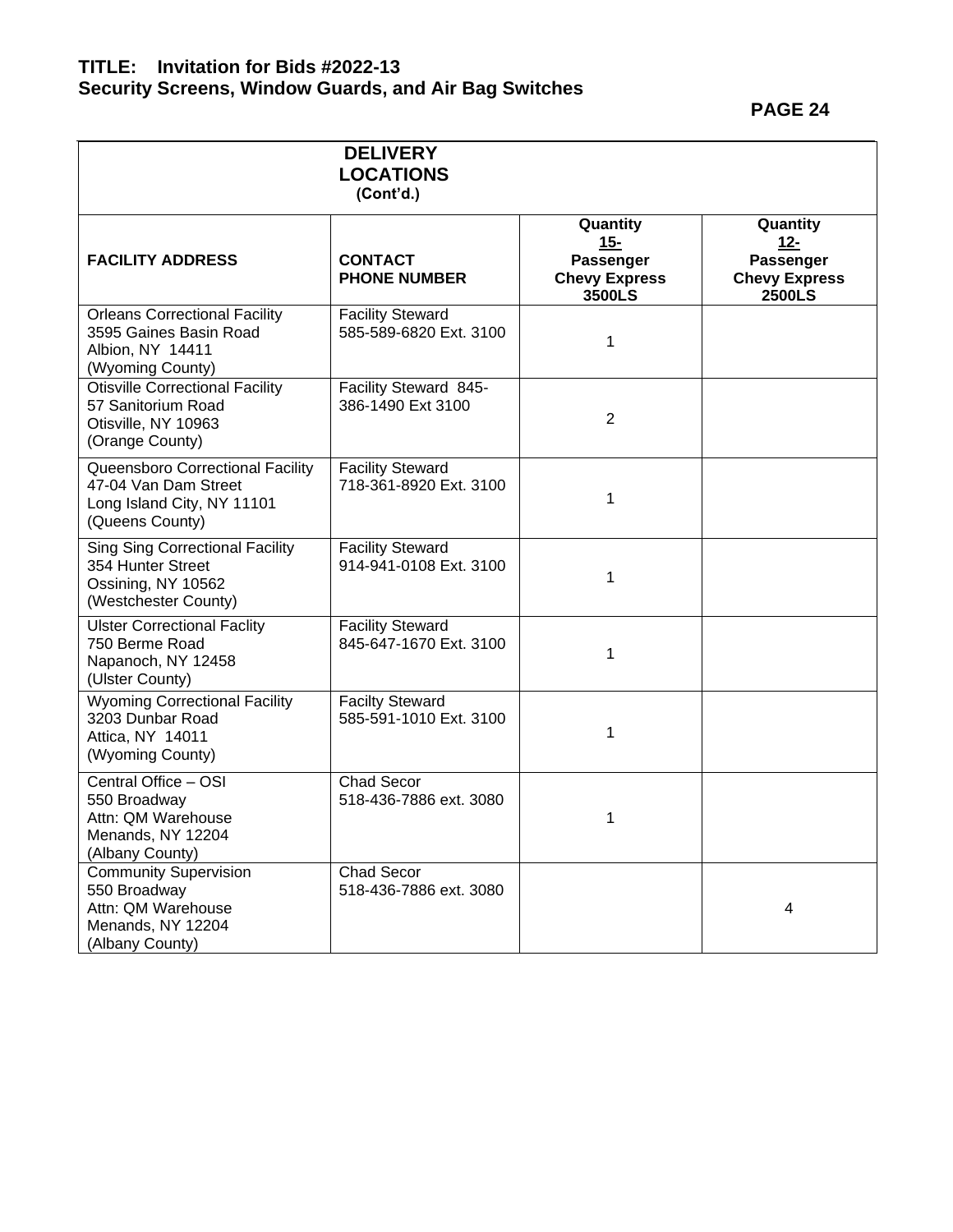**PAGE 25** 

| PLEASE USE BLACK INK OR TYPEWRITER WHEN<br>PREPARING YOUR BID. BE SURE YOU HAVE<br>INSERTED YOUR COMPANY'S NAME IN THE BOX | <b>Bidder</b> |
|----------------------------------------------------------------------------------------------------------------------------|---------------|
| $\Rightarrow$ $\Rightarrow$ $\Rightarrow$ $\Rightarrow$ $\Rightarrow$ $\Rightarrow$ $\Rightarrow$                          |               |

### **BID PRICE PAGE**

| <u>Item</u>    | <b>Description</b>                                                                                                                                                           | Price/Each |    | <u>Qty.</u> |     | <b>Total Price</b> |
|----------------|------------------------------------------------------------------------------------------------------------------------------------------------------------------------------|------------|----|-------------|-----|--------------------|
| 1              | Window Guard/Security Screen and<br>Vehicle Partition for 2020 Chevrolet<br>Express 3500 (CG33706),<br>15-Passenger Van<br>Havis Shield # WGI-C1, w/P-Front-1<br>and P-MFK-4 |            | X. | 18          | $=$ |                    |
| $\overline{2}$ | Side Curtain Air Bag Switch<br>#AOI-0024                                                                                                                                     |            | X  | 18          | $=$ |                    |
| 3              | Window Guard/Security Screen and<br>Vehicle Partition for 2020 Chevrolet<br>Express 2500 (CG23406),<br>12-Passenger Van<br>Havis Shield # WGI-C3, w/P-Front-1<br>and P-MFK-4 |            | X  | 6           | $=$ |                    |
| 4              | Side Curtain Air Bag Switch<br>#AOI-0024                                                                                                                                     |            | X  | 6           | =   |                    |

**GRAND TOTAL \$ \_\_\_\_\_\_\_\_\_\_\_\_\_\_\_\_\_\_\_\_\_\_**

| Signature: |  |
|------------|--|
|            |  |

Printed name: \_\_\_\_\_\_\_\_\_\_\_\_\_\_\_\_\_\_\_\_\_\_\_\_\_\_\_\_\_

Title:  $\qquad \qquad \qquad \qquad$ 

Date: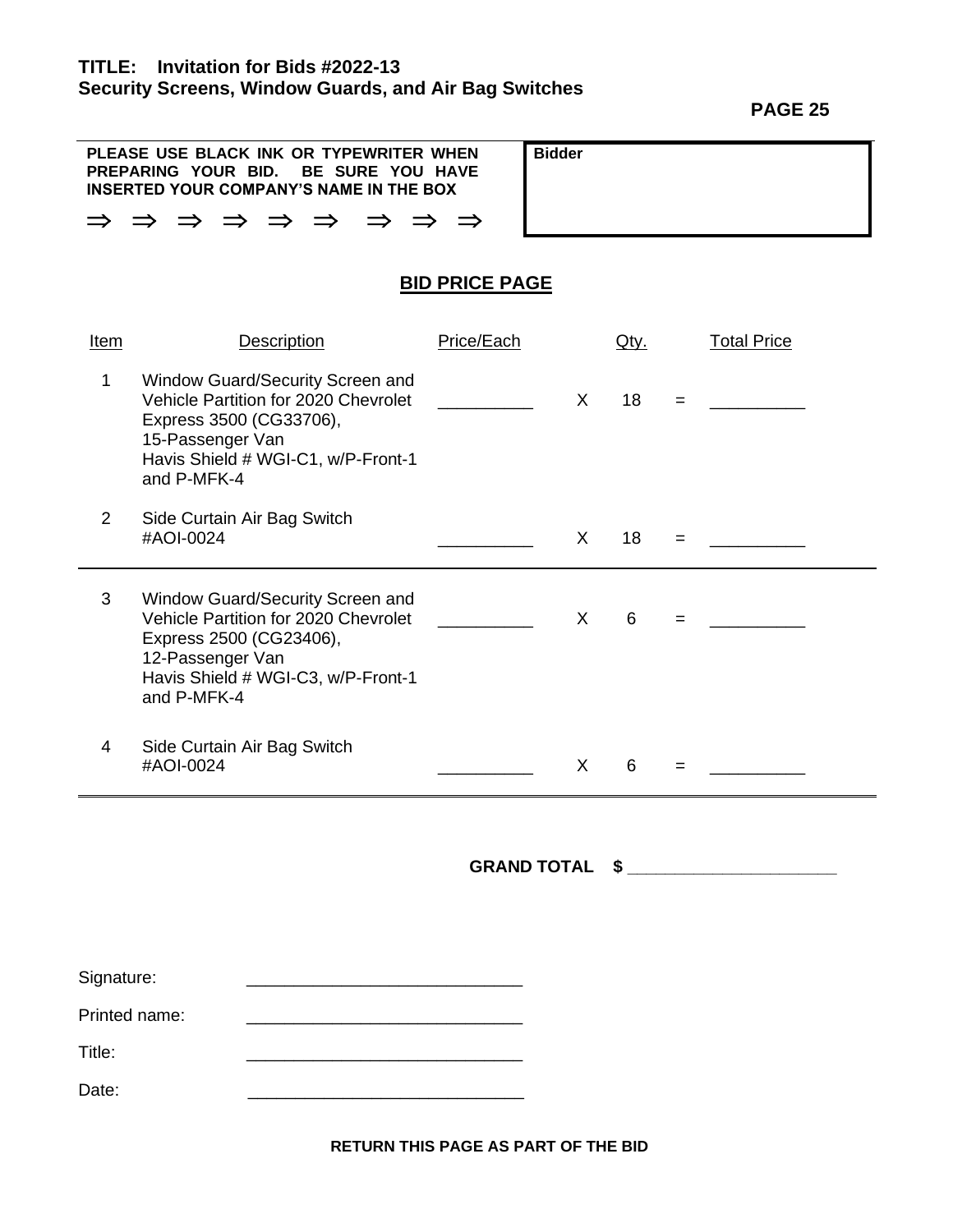**PAGE 26** 

| PLEASE USE BLACK INK OR TYPEWRITER WHEN<br>PREPARING YOUR BID.<br>BE SURE YOU HAVE<br><b>INSERTED YOUR COMPANY'S NAME IN THE BOX</b>                                                                                                                                                                                              | <b>Bidder</b> |                                          |  |  |  |
|-----------------------------------------------------------------------------------------------------------------------------------------------------------------------------------------------------------------------------------------------------------------------------------------------------------------------------------|---------------|------------------------------------------|--|--|--|
| $\Rightarrow$ $\Rightarrow$ $\Rightarrow$ $\Rightarrow$<br>$\Rightarrow$                                                                                                                                                                                                                                                          |               |                                          |  |  |  |
| NOTES TO BIDDERS: FAILURE TO ANSWER THE<br>QUESTIONS WILL DELAY THE EVALUATION OF YOUR<br>BID AND MAY RESULT IN REJECTION OF YOUR BID.                                                                                                                                                                                            |               | <b>Please Circle/Enter Answers Below</b> |  |  |  |
| Are prices quoted the same as or lower than those quoted<br>other corporations, institutions and government agencies<br>(including GSA/VA contracts) on similar products,<br>quantities, terms and conditions? See "Best Pricing Offer"<br>in Appendix B, General Specifications.<br>If "NO", please explain on a separate sheet. | <b>YES</b>    | NO.                                      |  |  |  |
| Do you have a contract with the General Services<br>Administration (GSA) or Veterans Affairs (VA) for products<br>offered? (Check all that apply.)                                                                                                                                                                                | <b>GSA</b>    | VA<br>NO.                                |  |  |  |
| If yes, will you offer New York State pricing equal to or<br>better than your GSA or VA pricing?                                                                                                                                                                                                                                  | <b>GSA</b>    | VA<br>NO.                                |  |  |  |
| If yes, a copy of the GSA or VA schedule is required.<br>Have you included a copy?                                                                                                                                                                                                                                                | <b>GSA</b>    | VA<br>NO.                                |  |  |  |
| Is this product available only on a "direct from the<br>$\bullet$<br>manufacturer basis" or can pricing be obtained from<br>dealers or distributors? Check one:                                                                                                                                                                   | Manufacturer  | Other                                    |  |  |  |
| If you are a manufacturer and have checked "Other",<br>please attach listing of authorized dealers and distributors.                                                                                                                                                                                                              | <b>YES</b>    | NO.                                      |  |  |  |
| Do you have your catalog available on the Internet?                                                                                                                                                                                                                                                                               | <b>YES</b>    | NO.                                      |  |  |  |
| If yes, do you have the ability to make NYS pricing<br>available along with your catalog on line?                                                                                                                                                                                                                                 | <b>YES</b>    | <b>NO</b>                                |  |  |  |
| Does bidder offer Electronic Access Ordering (EDI)?                                                                                                                                                                                                                                                                               | <b>YES</b>    | <b>NO</b>                                |  |  |  |
| Are any products offered manufactured from recycled<br>materials?                                                                                                                                                                                                                                                                 | <b>YES</b>    | NO.                                      |  |  |  |
| If awarded a contract, will bidder accept the New York<br>State Procurement Card for orders not to exceed \$10,000                                                                                                                                                                                                                | <b>YES</b>    | NO.                                      |  |  |  |
| If bidder limits the maximum acceptable card amount to<br>٠<br>less than \$10,000, please indicate the maximum amount:                                                                                                                                                                                                            | <b>YES</b>    | NO.                                      |  |  |  |
| Additional discount for purchases made with the NYS<br><b>Procurement Card:</b>                                                                                                                                                                                                                                                   | %             |                                          |  |  |  |
| RETURN THIS PAGE AS PART OF THE BID                                                                                                                                                                                                                                                                                               |               |                                          |  |  |  |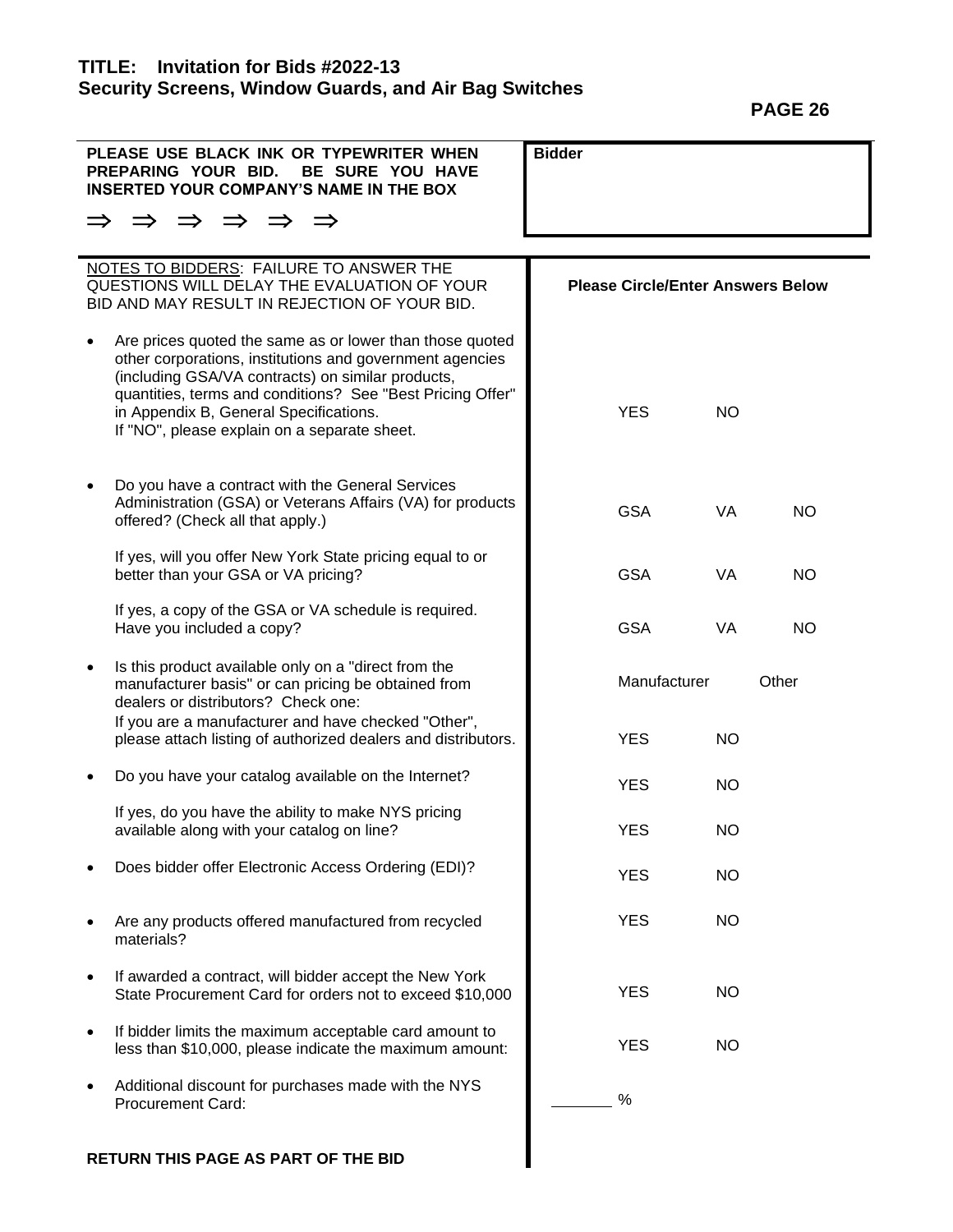**PAGE 27** 

| PLEASE USE BLACK INK OR TYPEWRITER WHEN<br>PREPARING YOUR BID.<br>BE SURE YOU HAVE<br><b>INSERTED YOUR COMPANY'S NAME IN THE BOX</b> | <b>Bidder</b>                            |           |
|--------------------------------------------------------------------------------------------------------------------------------------|------------------------------------------|-----------|
| $\Rightarrow$<br>$\Rightarrow$<br>$\Rightarrow$<br>$\Rightarrow$                                                                     |                                          |           |
| <b>NOTES TO BIDDERS: (Continued)</b><br>Are any products offered remanufactured (restored to its                                     | <b>Please Circle/Enter Answers Below</b> |           |
| original performance standards and function)?                                                                                        | <b>YES</b>                               | <b>NO</b> |
| Are any products offered Energy Star Compliant?<br>(If YES to any of the above, please attach specifics.)                            | <b>YES</b>                               | <b>NO</b> |
| If awarded a contract, will bidder honor orders for less<br>than the minimum order?                                                  | <b>YES</b>                               | <b>NO</b> |
| If YES, will shipping costs be added in accordance<br>with the "Minimum Order" clause?<br><b>OR</b>                                  | <b>YES</b>                               | <b>NO</b> |
| If YES, will bidder ship at no additional cost?                                                                                      | <b>YES</b>                               | <b>NO</b> |
| Person or persons to contact for expediting<br>New York State contract orders:<br>Name:                                              |                                          |           |
| Title:                                                                                                                               |                                          |           |
| Telephone Number:                                                                                                                    |                                          |           |
| Toll Free Telephone Number:                                                                                                          |                                          |           |
| Fax Number:                                                                                                                          |                                          |           |
| Toll Free Fax Number:                                                                                                                |                                          |           |
| E-Mail Address:                                                                                                                      |                                          |           |
| Person or persons to contact in the event of an emergency<br>occurring after business hours or on weekend/holidays:                  |                                          |           |
| State Normal Business Hours (Specify M-F, Sat, Sun):                                                                                 |                                          |           |
| Name:                                                                                                                                |                                          |           |
| Title:                                                                                                                               |                                          |           |
| Telephone Number:                                                                                                                    |                                          |           |
| Fax Number:                                                                                                                          |                                          |           |
| Pager Number:                                                                                                                        |                                          |           |
| Cellular Telephone Number:                                                                                                           |                                          |           |
| E-Mail Address:                                                                                                                      |                                          |           |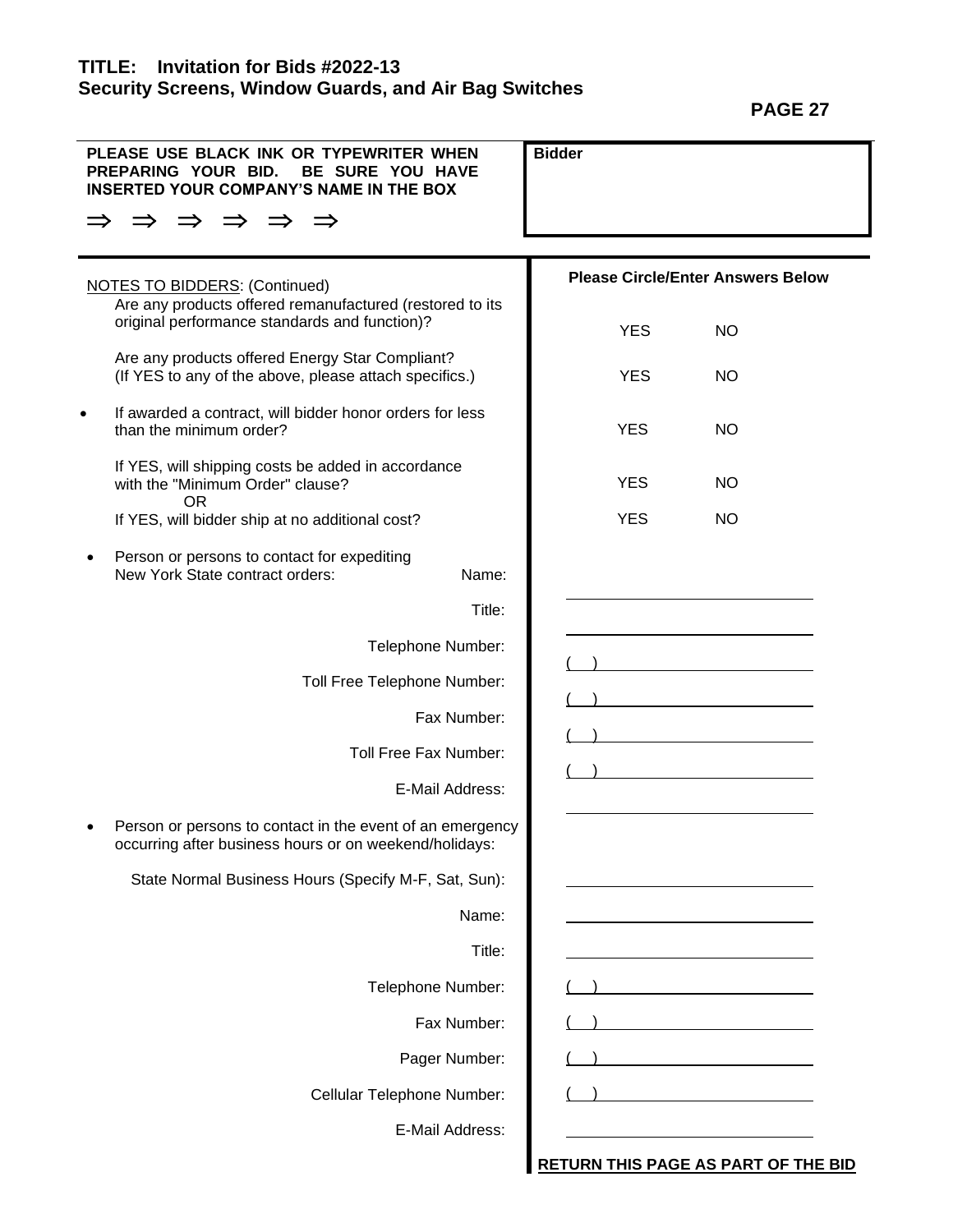| <b>PAGL</b> | D |
|-------------|---|
|             |   |

| PLEASE USE BLACK INK OR TYPEWRITER WHEN<br>PREPARING YOUR BID.<br>BE SURE YOU HAVE<br><b>INSERTED YOUR COMPANY'S NAME IN THE BOX</b><br>$\Rightarrow$ $\Rightarrow$ $\Rightarrow$ $\Rightarrow$<br>$\Rightarrow$ | <b>Bidder</b>           |
|------------------------------------------------------------------------------------------------------------------------------------------------------------------------------------------------------------------|-------------------------|
| BIDDERS PLEASE ANSWER THE FOLLOWING<br>QUESTIONS:                                                                                                                                                                |                         |
| 1. Are you a New York State resident business?                                                                                                                                                                   | <b>YES</b><br><b>NO</b> |
| Total number of people employed by your business:<br>2.                                                                                                                                                          |                         |
| Total number of people employed by your business in<br>3.<br>New York State:                                                                                                                                     |                         |
| Is your business independently owned and operated?<br>4.                                                                                                                                                         | <b>YES</b><br><b>NO</b> |
| 5. PLACE OF MANUFACTURE OF PRODUCT(S) BID:<br>(Indicate Yes or No for either A, B or C)                                                                                                                          |                         |
| A. All NYS Manufacture                                                                                                                                                                                           | <b>YES</b><br><b>NO</b> |
| B. All Manufactured outside NYS                                                                                                                                                                                  | <b>YES</b><br><b>NO</b> |
| C. Manufactured in NYS and Outside NYS                                                                                                                                                                           | <b>YES</b><br><b>NO</b> |
| If yes to C above, Location (State) where more than<br>half the value is added to the product(s) bid:                                                                                                            | State of                |
| <b>BIDDER'S PRINCIPAL PLACE OF BUSINESS*:</b><br>6.                                                                                                                                                              |                         |
| *"Principal Place of Business" is the location of the primary<br>control, direction and management of the enterprise.                                                                                            |                         |
|                                                                                                                                                                                                                  |                         |
|                                                                                                                                                                                                                  |                         |
|                                                                                                                                                                                                                  |                         |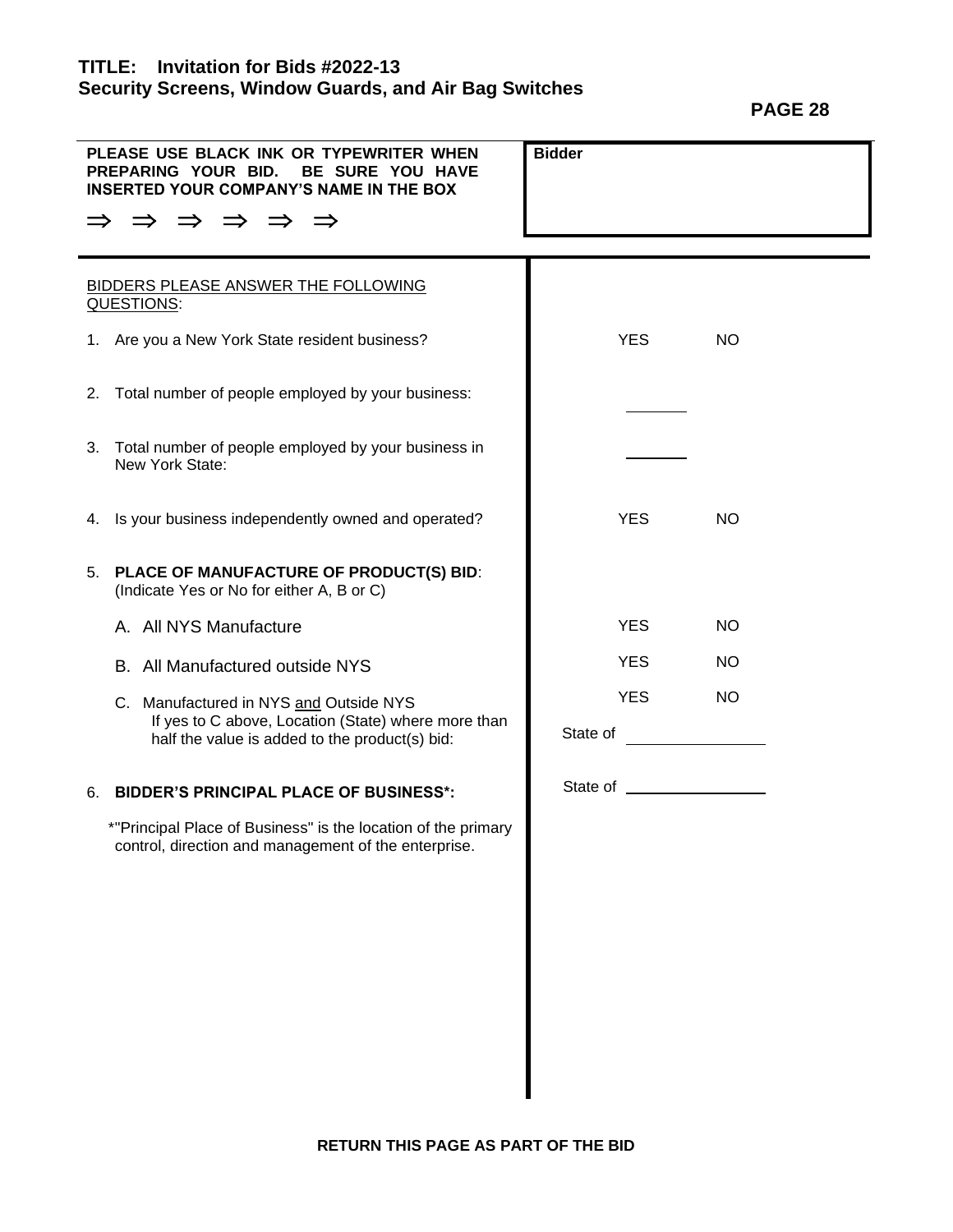| PLEASE USE BLACK INK OR TYPEWRITER WHEN<br>PREPARING YOUR BID.<br>BE SURE YOU HAVE                                                                                                                                                                                                                                                                                                                                                                                                                                                                   | <b>Bidder</b>                                                                                                                            |
|------------------------------------------------------------------------------------------------------------------------------------------------------------------------------------------------------------------------------------------------------------------------------------------------------------------------------------------------------------------------------------------------------------------------------------------------------------------------------------------------------------------------------------------------------|------------------------------------------------------------------------------------------------------------------------------------------|
| <b>INSERTED YOUR COMPANY'S NAME IN THE BOX</b>                                                                                                                                                                                                                                                                                                                                                                                                                                                                                                       |                                                                                                                                          |
|                                                                                                                                                                                                                                                                                                                                                                                                                                                                                                                                                      |                                                                                                                                          |
|                                                                                                                                                                                                                                                                                                                                                                                                                                                                                                                                                      |                                                                                                                                          |
| <b>7. ENCOURAGING USE OF NEW YORK STATE</b><br><b>BUSINESSES IN CONTRACT PERFORMANCE</b>                                                                                                                                                                                                                                                                                                                                                                                                                                                             |                                                                                                                                          |
| New York State businesses have a substantial presence in<br>State Contracts and strongly contribute to the economies of<br>the state and the nation. In recognition of their economic<br>activity and leadership in doing business in New York State,<br>Bidders/Proposers for this contract for commodities, services<br>or technology are strongly encouraged and expected to                                                                                                                                                                      | Bidders/Proposers can demonstrate their<br>commitment to the use of New York State<br>businesses by responding to the question<br>below: |
| consider New York State businesses in the fulfillment of the<br>requirements of the Contract. Such partnering may be as<br>subcontractors, suppliers, protégés or other supporting roles.                                                                                                                                                                                                                                                                                                                                                            | Will New York State Businesses be used<br>in the performance of this Contract?                                                           |
| Bidders/Proposers need to be aware that all authorized users<br>of this Contract will be strongly encouraged, to the maximum<br>extent practical and consistent with legal requirements, to use<br>responsible and responsive New York State businesses in<br>purchasing commodities that are of equal quality and<br>functionality and in utilizing services and technology.<br>Furthermore, Bidders/Proposers are reminded that they must<br>continue to utilize small, minority and women-owned<br>businesses, consistent with current State law. | <b>YES</b><br><b>NO</b><br>If yes, identify New York State<br>Business(es) that will be used:<br>(Attach identifying information)        |
| Utilizing New York State businesses in State Contracts will<br>help create more private sector jobs, rebuild New York's<br>infrastructure, and maximize economic activity to the mutual<br>benefit of the Contractor and its New York State business<br>partners. New York State businesses will promote the<br>Contractor's optimal performance under the Contract, thereby<br>fully benefiting the public-sector programs that are supported<br>by associated procurements.                                                                        |                                                                                                                                          |
| Public procurements can drive and improve the State's<br>economic engine through promotion of the use of New York<br>businesses by its Contractors. The State therefore expects<br>Bidders/Proposers to provide maximum assistance to New<br>York businesses in their use of the Contract. The potential<br>participation by all kinds of New York businesses will deliver<br>great value to the State and its taxpayers.                                                                                                                            |                                                                                                                                          |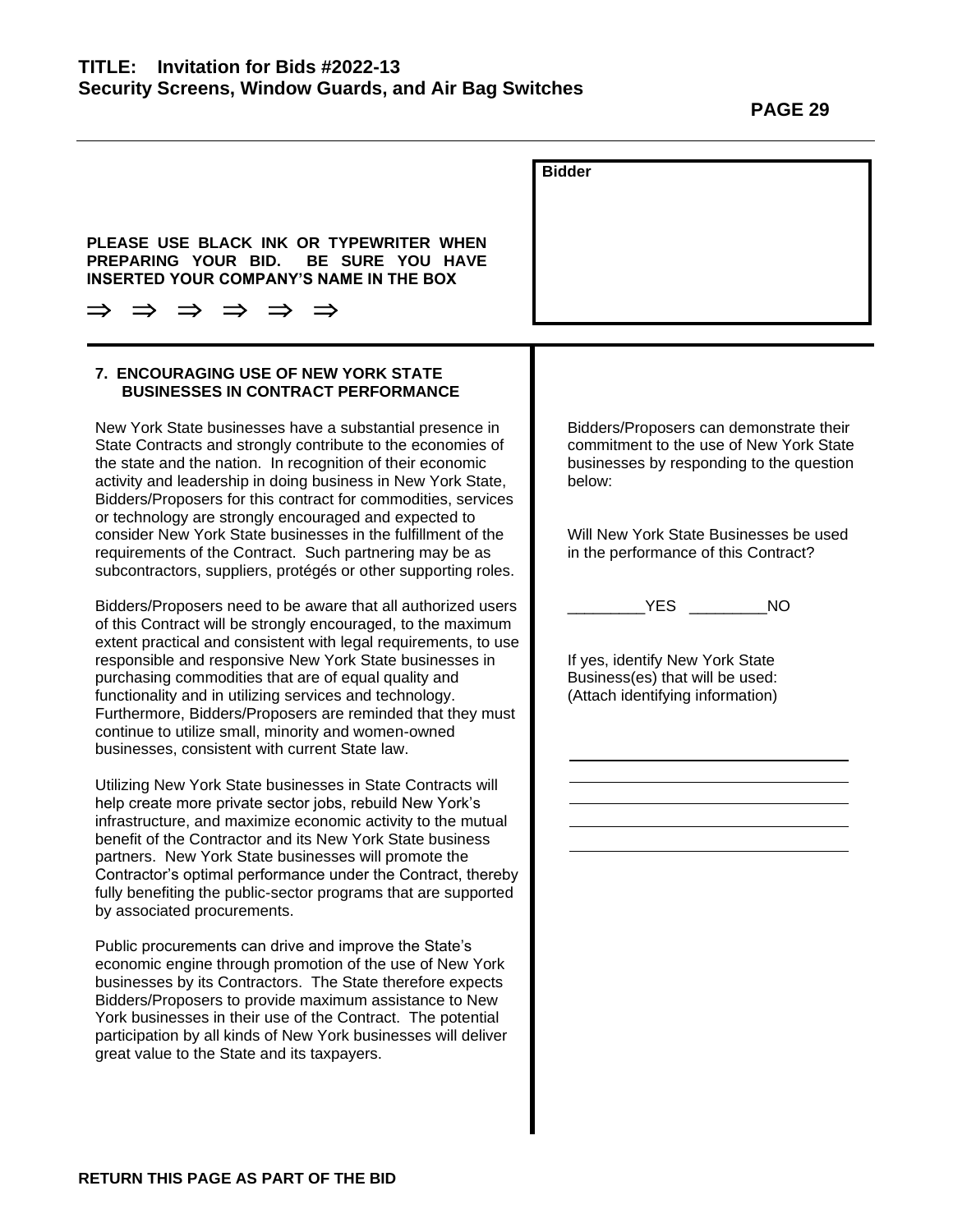**PAGE 30** 

| <b>PROCUREMENT LOBBYING CERTIFICATION</b> |  |  |  |
|-------------------------------------------|--|--|--|
|-------------------------------------------|--|--|--|

By signing, the offerer/bidder affirms that it understands and agrees to comply with the NYS Office of General Services (OGS) procedures relative to permissible contacts, as required by State Finance Law §139-j and §139-k.

Procurement Lobbying information can be accessed at: <https://ogs.ny.gov/acpl/>

|                               | Prior Non-Responsibility Determinations - State Finance Law §139-k                                                                                                                               |           | Yes |
|-------------------------------|--------------------------------------------------------------------------------------------------------------------------------------------------------------------------------------------------|-----------|-----|
|                               | 1. Has any Government Entity made a finding of non-responsibility against this organization/company? No                                                                                          |           |     |
|                               | 2. If yes, was the basis for the finding of non-responsibility due to a violation of SFL§139-j or<br>due to the intentional provision of false or incomplete information to a Government Entity? | <b>No</b> | Yes |
|                               |                                                                                                                                                                                                  |           |     |
|                               | 3. Has any Government Entity terminated or withheld a procurement contract with this<br>organization/company due to the intentional provision of false or incomplete information?                | No        | Yes |
|                               | If yes to any of the above questions, provide complete details on a separate page and attach.                                                                                                    |           |     |
| <b>Offerer Certification:</b> |                                                                                                                                                                                                  |           |     |
|                               | I certify that all information provided to the Governmental Entity with respect to State Finance Law §139-k is                                                                                   |           |     |
| complete, true and accurate.  |                                                                                                                                                                                                  |           |     |

#### **Procurement Lobbying Termination**

DOCCS reserves the right to terminate this contract in the event it is found that the certification filed by the Offeror/bidder in accordance with New York State Finance Law §139-k was intentionally false or intentionally incomplete. Upon such finding, DOCCS may exercise its termination right by providing written notice to the Offeror/bidder in accordance with the written notification terms of the contract.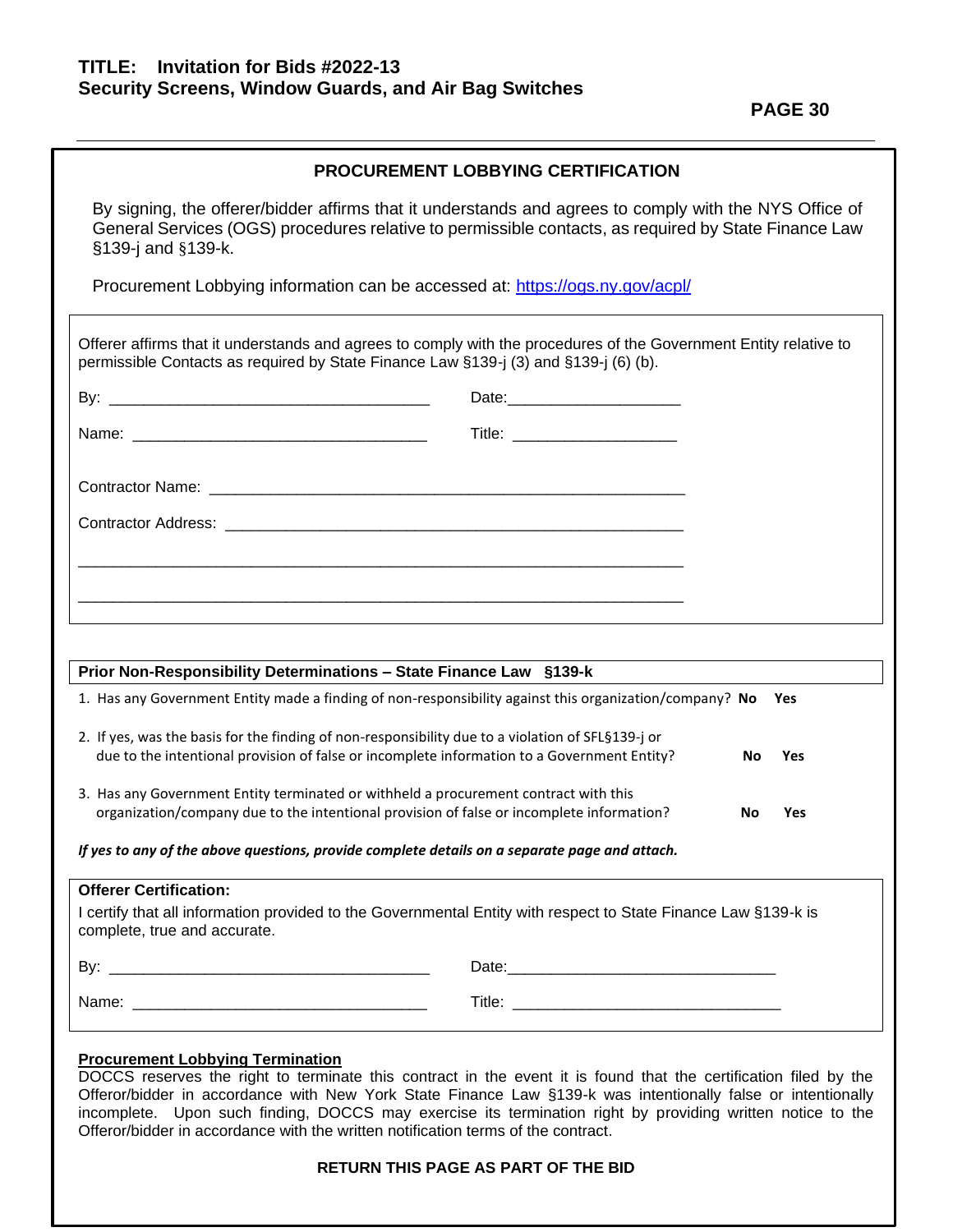**PAGE 31** 

### **NYS REQUIRED CERTIFICATIONS**

### **EXECUTIVE ORDER NO. 177 CERTIFICATION**

The New York State Human Rights Law, Article 15 of the Executive Law, prohibits discrimination and harassment based on age, race, creed, color, national origin, sex, pregnancy or pregnancy-related conditions, sexual orientation, gender identity, disability, marital status, familial status, domestic violence victim status, prior arrest or conviction record, military status or predisposing genetic characteristics.

The Human Rights Law may also require reasonable accommodation for persons with disabilities and pregnancy-related conditions. A reasonable accommodation is an adjustment to a job or work environment that enables a person with a disability to perform the essential functions of a job in a reasonable manner. The Human Rights Law may also require reasonable accommodation in employment on the basis of Sabbath observance or religious practices.

Generally, the Human Rights Law applies to:

- all employers of four or more people, employment agencies, labor organizations and apprenticeship training programs in all instances of discrimination or harassment;
- employers with fewer than four employees in all cases involving sexual harassment; and,
- any employer of domestic workers in cases involving sexual harassment or harassment based on gender, race, religion or national origin.

In accordance with Executive Order No. 177, the Contractor hereby certifies that it does not have institutional policies or practices that fail to address the harassment and discrimination of individuals on the basis of their age, race, creed, color, national origin, sex, sexual orientation, gender identity, disability, marital status, military status, or other protected status under the Human Rights Law.

Executive Order No. 177 and this certification do not affect institutional policies or practices that are protected by existing law, including but not limited to the First Amendment of the United States Constitution, Article 1, Section 3 of the New York State Constitution, and Section 296 (11) of the New York State Human Rights Law.

#### **STATE FINANCE LAW § 139-L CERTIFICATION**

Contractor and each person signing on behalf of any Contractor certifies, and in the case of a joint bid each party thereto certifies as to its own organization, under penalty of perjury, that the Contractor has and has implemented a written policy addressing sexual harassment prevention in the workplace and provides annual sexual harassment prevention training to all of its employees. Such policy shall, at a minimum, meet the requirements of section two hundred one-g of the labor law.

If the Contractor cannot make the foregoing certification, such Contractor shall so state and shall furnish a signed statement that sets forth in detail the reasons that the Contractor cannot make the certification.

**By signing you certify your express authority to sign on behalf of yourself, your company, or other entity and full knowledge and acceptance of this Certification document and that all information provided is complete, true and accurate.**

| <b>Authorized Signature</b>               |              | <b>Date</b>  |
|-------------------------------------------|--------------|--------------|
|                                           |              |              |
| <b>Print Name</b>                         |              | <b>Title</b> |
|                                           |              |              |
| <b>Company Name</b>                       |              |              |
|                                           |              |              |
| D/B/A - Doing Business As (if applicable) |              |              |
|                                           |              |              |
| <b>Address</b>                            |              |              |
|                                           |              |              |
| <b>City</b>                               | <b>State</b> | <b>Zip</b>   |
|                                           |              |              |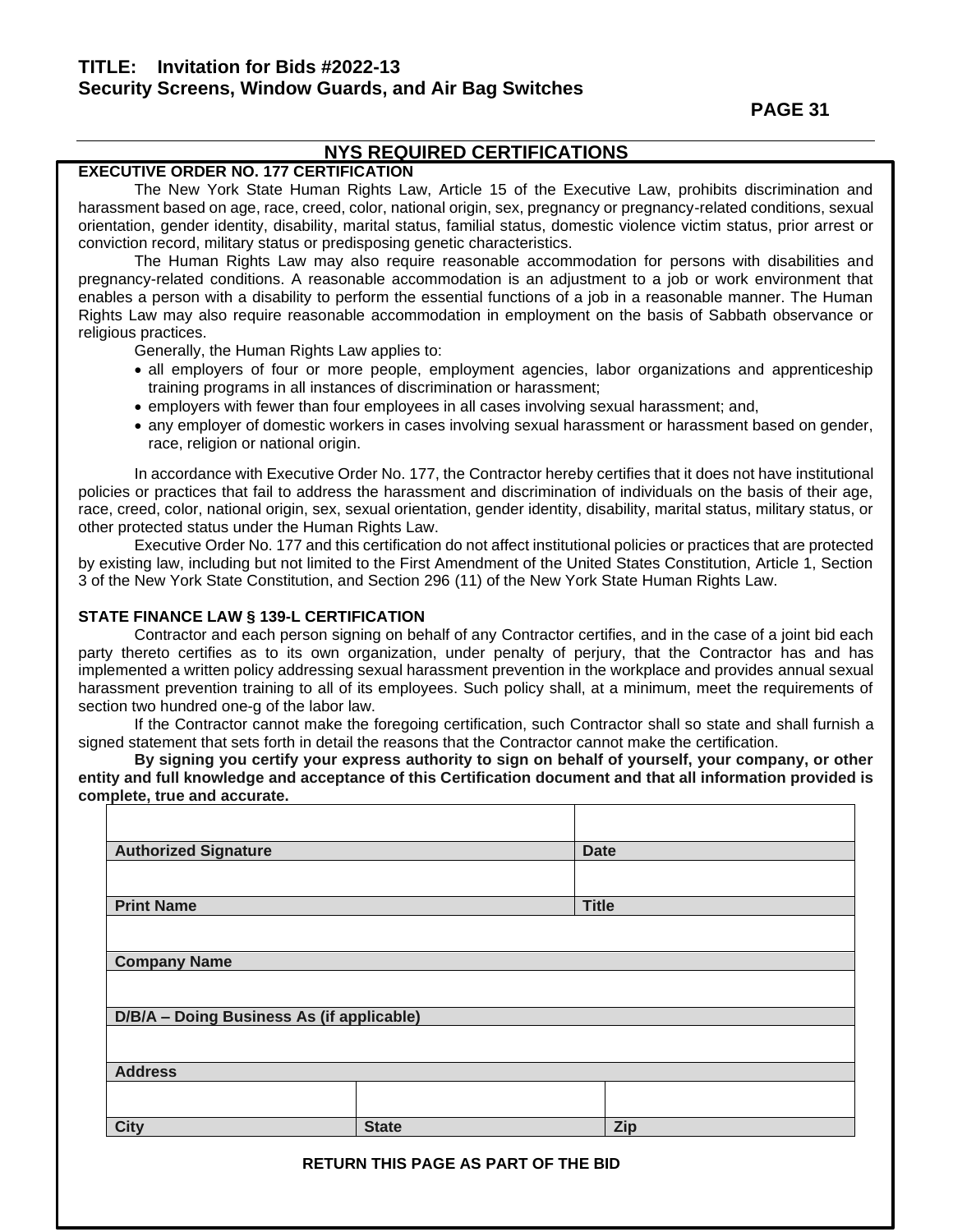### **Vendor Assurance of No Conflict of Interest or Detrimental Effect**

The Firm offering to provide commodities/services pursuant to this IFB, as a contractor, joint venture contractor, subcontractor, or consultant, attests that its performance of the services outlined in this solicitation does not and will not create a conflict of interest with nor position the Firm to breach any other contract currently in force with the State of New York.

Furthermore, the Firm attests that it will not act in any manner that is detrimental to any State project on which the Firm is rendering services. Specifically, the Firm attests that:

- 1. The fulfillment of obligations by the Firm, as proposed in the response, does not violate any existing contracts or agreements between the Firm and the State;
- 2. The fulfillment of obligations by the Firm, as proposed in the response, does not and will not create any conflict of interest, or perception thereof, with any current role or responsibility that the Firm has with regard to any existing contracts or agreements between the Firm and the State;
- 3. The fulfillment of the obligations by the Firm, as proposed in the response, does not and will not compromise the Firm's ability to carry out its obligations under any existing contracts between the Firm and the State;
- 4. The fulfillment of any other contractual obligations that the Firm has with the State will not affect or influence its ability to perform under any contract with the State resulting from this IFB;
- 5. During the negotiation and execution of any contract resulting from this IFB, the Firm will not knowingly take any action or make any decision which creates a potential for conflict of interest or might cause a detrimental impact to the State as a whole including, but not limited to, any action or decision to divert resources from one State project to another;
- 6. In fulfilling obligations under each of its State contracts, including any contract which results from this IFB, the Firm will act in accordance with the terms of each of its State contracts and will not knowingly take any action or make any decision which might cause a detrimental impact to the State as a whole including, but not limited to, any action or decision to divert recourses from one State project to another;
- 7. No former officer or employee of the State who is now employed by the Firm, nor any former officer or employee or the Firm who is now employed by the State, has played a role with regard to the administration of this contract procurement in a manner that may violate section 73(8)(a) of the State Ethics Law; and
- 8. The Firm has not and shall not offer to any employee, member or director of the State any gift, whether in the form of money, service, loan, travel, entertainment, hospitality, thing or promise, or in any other form, under circumstances in which it could reasonably be inferred that the gift was intended to influence said employee, member or director, or could reasonably be expected to influence said employed, member or director, in the performance of the official duty of said employee, member or director or was intended as a reward for any official action on the part of said employee, member or director.

Firms responding to this IFB should note that the State recognizes that conflicts may occur in the future because a Firm may have existing or new relationships. The State will review the nature of any such new relationships and reserves the right to terminate the contract for cause if, in its judgment, a real or potential conflict of interest cannot be cured.

Name, Title:

Signature: Date: Date: Date: Date: Date: Date: Date: Date: Date: Date: Date: Date: Date: Date: Date: Date: Date: Date: Date: Date: Date: Date: Date: Date: Date: Date: Date: Date: Date: Date: Date: Date: Date: Date: Date: D

This form must be signed by an authorized executive or legal representative.